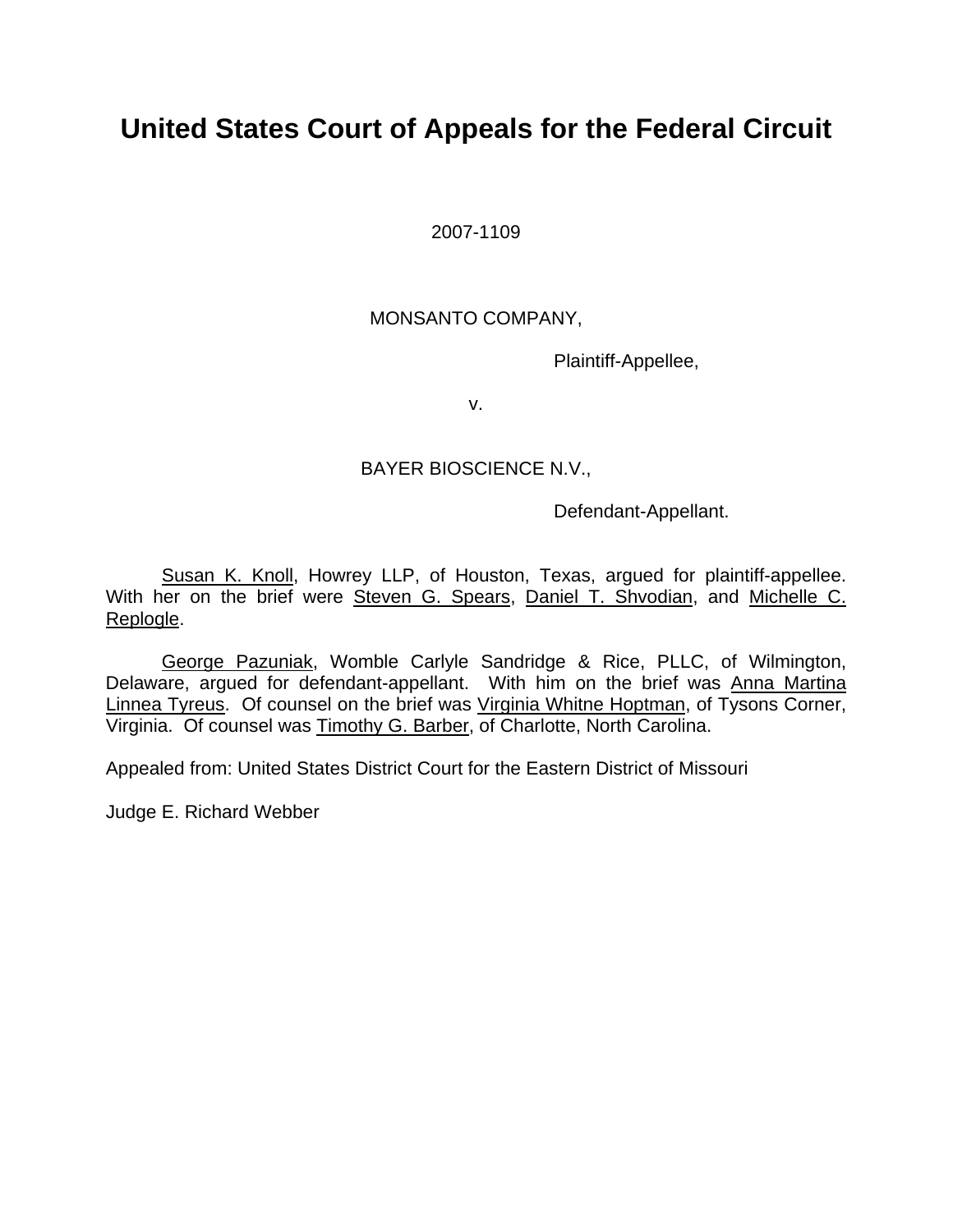# **United States Court of Appeals for the Federal Circuit**

2007-1109

MONSANTO COMPANY,

Plaintiff-Appellee,

v.

### BAYER BIOSCIENCE N.V.,

Defendant-Appellant.

Appeal from the United States District Court for the Eastern District of Missouri in case no. 4:00-CV-01915, Judge E. Richard Webber.

> DECIDED: January 25, 2008 \_\_\_\_\_\_\_\_\_\_\_\_\_\_\_\_\_\_\_\_\_\_\_\_\_\_\_

> \_\_\_\_\_\_\_\_\_\_\_\_\_\_\_\_\_\_\_\_\_\_\_\_\_\_\_

Before BRYSON, GAJARSA, and DYK, Circuit Judges.

GAJARSA, Circuit Judge.

This is a patent infringement case relating to chimeric genes. Plaintiff-Appellee Monsanto Co. ("Monsanto") brought a declaratory judgment action against Defendant-Appellant Bayer Bioscience N.V. ("Bayer") challenging the validity and unenforceablity of four Bayer patents, U.S. Patent Nos. 5,545,565 ("the '565 patent"), 5,767,372 ("the '372 patent"), 6,107,546 ("the '546 patent"), and 5,254,799 ("the '799 patent"), and asserting that Monsanto's transgenic corn products did not infringe these patents. Bayer appeals a final judgment, issued after jury trial, declaring the asserted claims of the '565 patent invalid and non-infringed. In addition, Bayer appeals the final judgment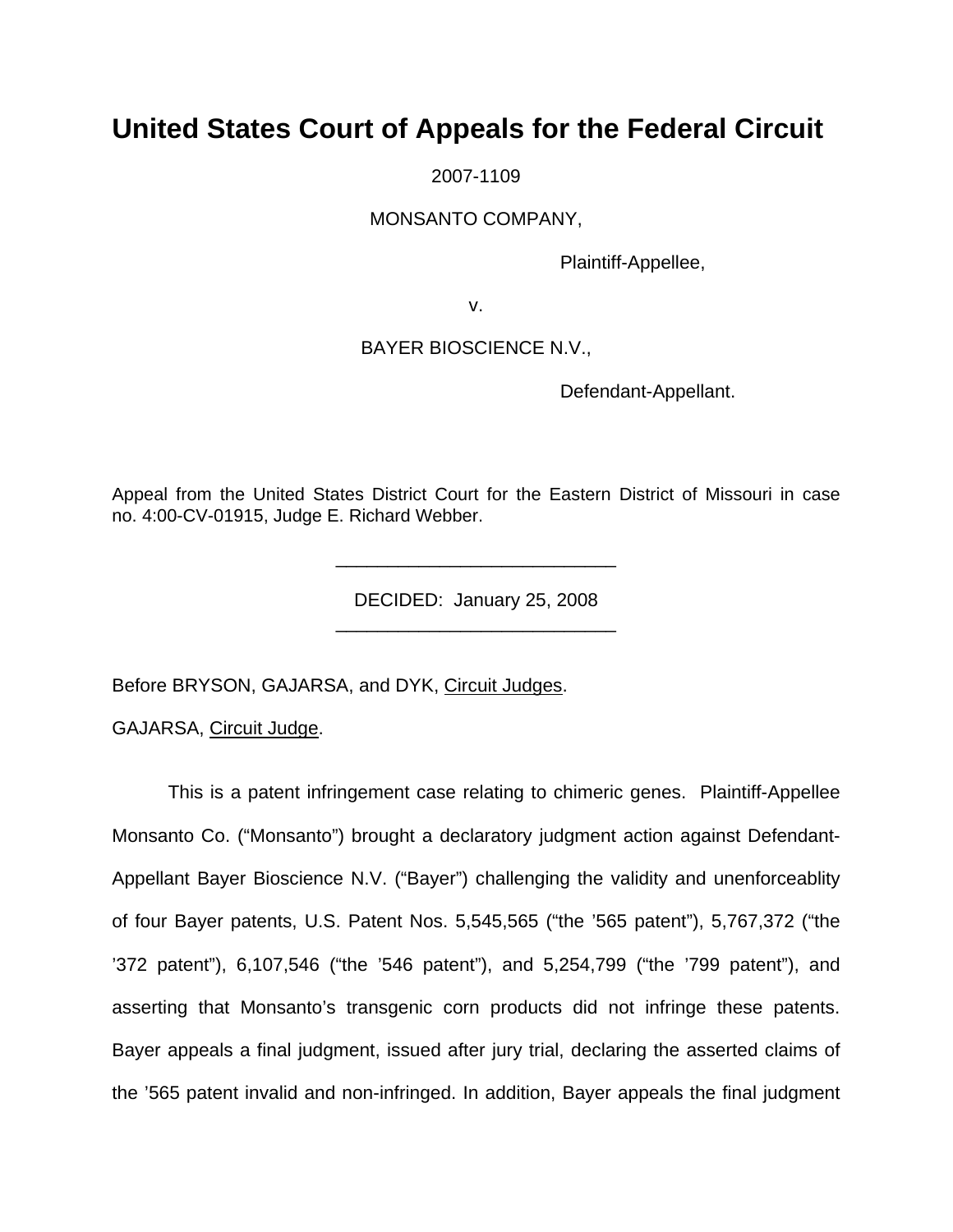of the district court that the four patents are unenforceable for inequitable conduct. We affirm the district court's conclusion that the '565 patent is unenforceable for inequitable conduct and hold that the district court had jurisdiction to declare the '372, '546, and '799 patents unenforceable. Accordingly, we do not reach the other issues raised by Bayer on appeal.

I.

Strains of the bacteria Bacillus thuringiensis ("Bt") produce proteins, known as Bt toxins, that while harmless for humans and most animals, are toxic to certain cropdestroying insects. In the 1980s multiple companies and academic groups took advantage of the newly emergent science of genetic engineering by attempting to insert a gene for Bt toxin into plants through a process known as transformation. The goal was for these genetically engineered plants to express (i.e., produce) a Bt toxin protein in sufficient quantities to make the plants insect-resistant.<sup>[1](#page-2-0)</sup> Difficulties in getting plants to express a full-length Bt toxin gene, which encodes a protein of approximately 130 kD. $^{2}$  $^{2}$  $^{2}$ led researchers to investigate various alternatives. In 1986, Plant Genetic Systems, N.V., a predecessor of Bayer (hereinafter referred to as "Bayer"), succeeded in obtaining plants that expressed a truncated form of a Bt toxin. This shortened protein was produced by transforming the plants with a fragment of a Bt toxin gene that encoded the first part (or N-terminal end) of the toxin, using the bacterium

<span id="page-2-1"></span><span id="page-2-0"></span> <sup>1</sup>  $1 -$ Background on the science of genetically engineering plants to express Bt toxin can be found in our previous opinion Mycogen Plant Science, Inc. v. Monsanto Co., 243 F.3d 1316, 1324 (Fed. Cir. 2001). 2

kD, or kilodalton, is a measure of the molecular weight of a protein.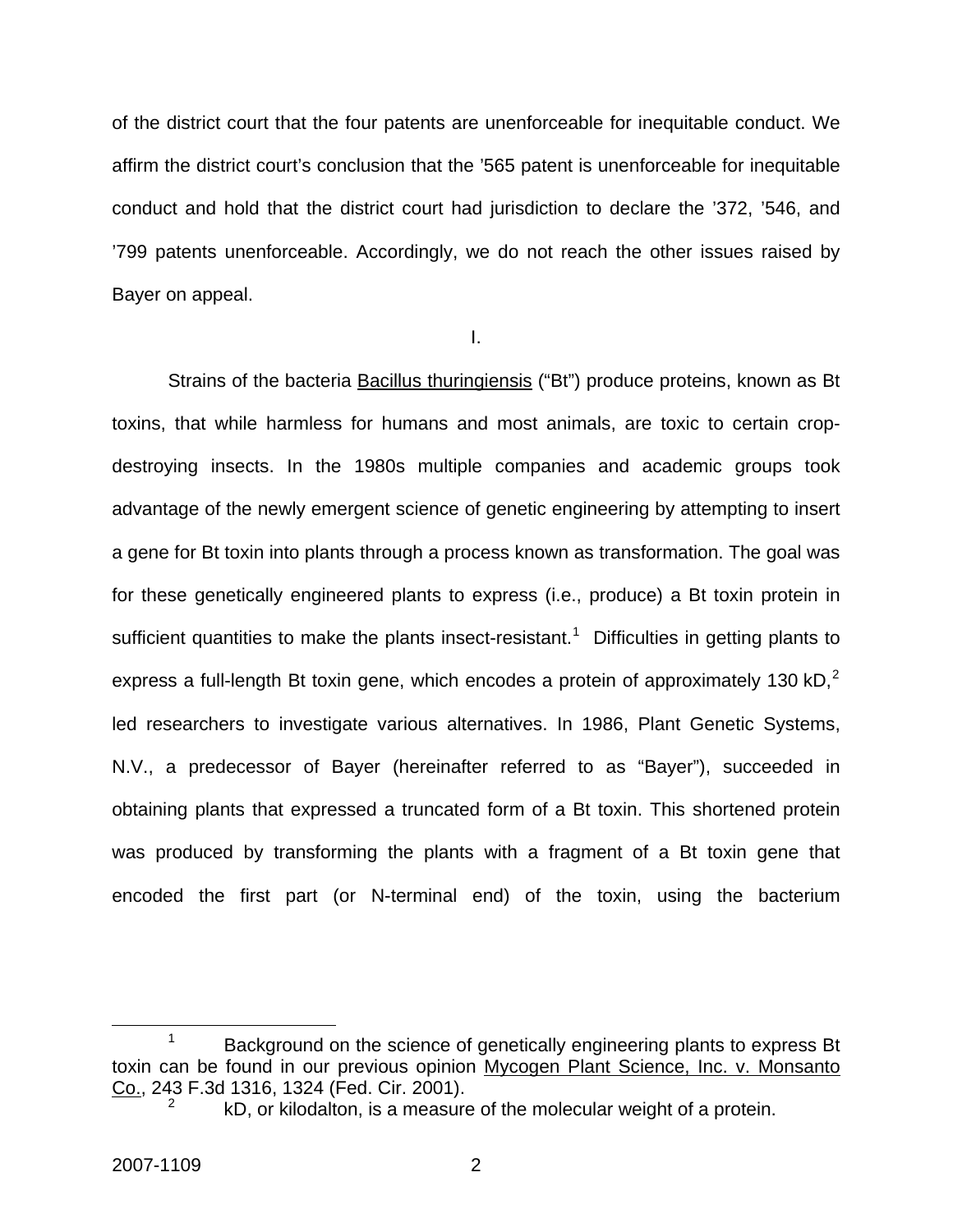Agrobacterium tumefaciens ("Agrobacterium"), a known system for plant transformation.<sup>[3](#page-3-0)</sup>

The four patents involved in the present suit relate to this invention. The '565 patent claims chimeric genes<sup>[4](#page-3-1)</sup> comprising (a) a truncated Bt toxin gene encoding an approximately 60 kD to 80 kD Bt toxin of a specific amino acid sequence,<sup>[5](#page-3-2)</sup> and (b) the regulatory region of a gene "naturally expressed in plant cells,"<sup>[6](#page-3-3)</sup> which enables the gene to be transcribed in plants, i.e., a "plant promoter," where the Bt toxin gene is under the control of the plant promoter.<sup>[7](#page-3-4)</sup> The '372 patent, '546 patent, and the '799 patent are

<span id="page-3-0"></span> $\overline{\phantom{a}}$  3  $3$  When Agrobacterium infects certain plant cells, it integrates a part of its DNA, the T-DNA plasmid, into the genome of the plant. To genetically engineer a plant using the Agrobacterium transformation method, the foreign DNA of interest is first introduced into the T-DNA plasmid. Then the plant is infected with Agrobacterium containing the modified T-DNA, leading to the introduction of the foreign segment into the plant cell genome. See In re Goodman, 11 F.3d 1046, 1048 (Fed. Cir. 1993). When the encoding region of the foreign gene is linked to a regulatory region recognized by the plant cell machinery, the transformed plant cell will be able to express the protein encoded by the foreign gene.

<span id="page-3-1"></span><sup>4</sup> A chimeric gene is an artificial (i.e., human made) gene created by linking together separate segments of natural or synthetic DNA from different sources.

<span id="page-3-2"></span><sup>5</sup> Not all Bt toxins have identical amino acid sequences. The sequence limitation, added during the prosecution to overcome rejection, limits Bayer's invention to chimeric genes encoding a specific variant of Bt toxin.

<span id="page-3-3"></span><sup>6</sup> The specification defines a gene naturally expressed in plants to include both those genes that are originally part of a plant's genome and those genes which are introduced by agents such as bacteria and produce RNA or protein in the absence of human intervention. '565 patent col.9 ll. 52-57. One plant promoter disclosed in the specification is the promoter of the T-DNA nopaline synthase gene, the "nos promoter."

<span id="page-3-4"></span><sup>7</sup> Claims 2, 5, and 8 of the '565 patent were at issue, with claim 5 being representative. In independent form it recites:

<sup>5.</sup> A chimeric gene comprising:

<sup>(1)</sup> a DNA fragment encoding an insecticidal Bacillus thuringiensis Bt2 toxin of about 60 to about 80 kD, wherein said Bt2 toxin comprises the amino acid sequence ID No. 1 from amino acid position 1 to amino acid position 725; and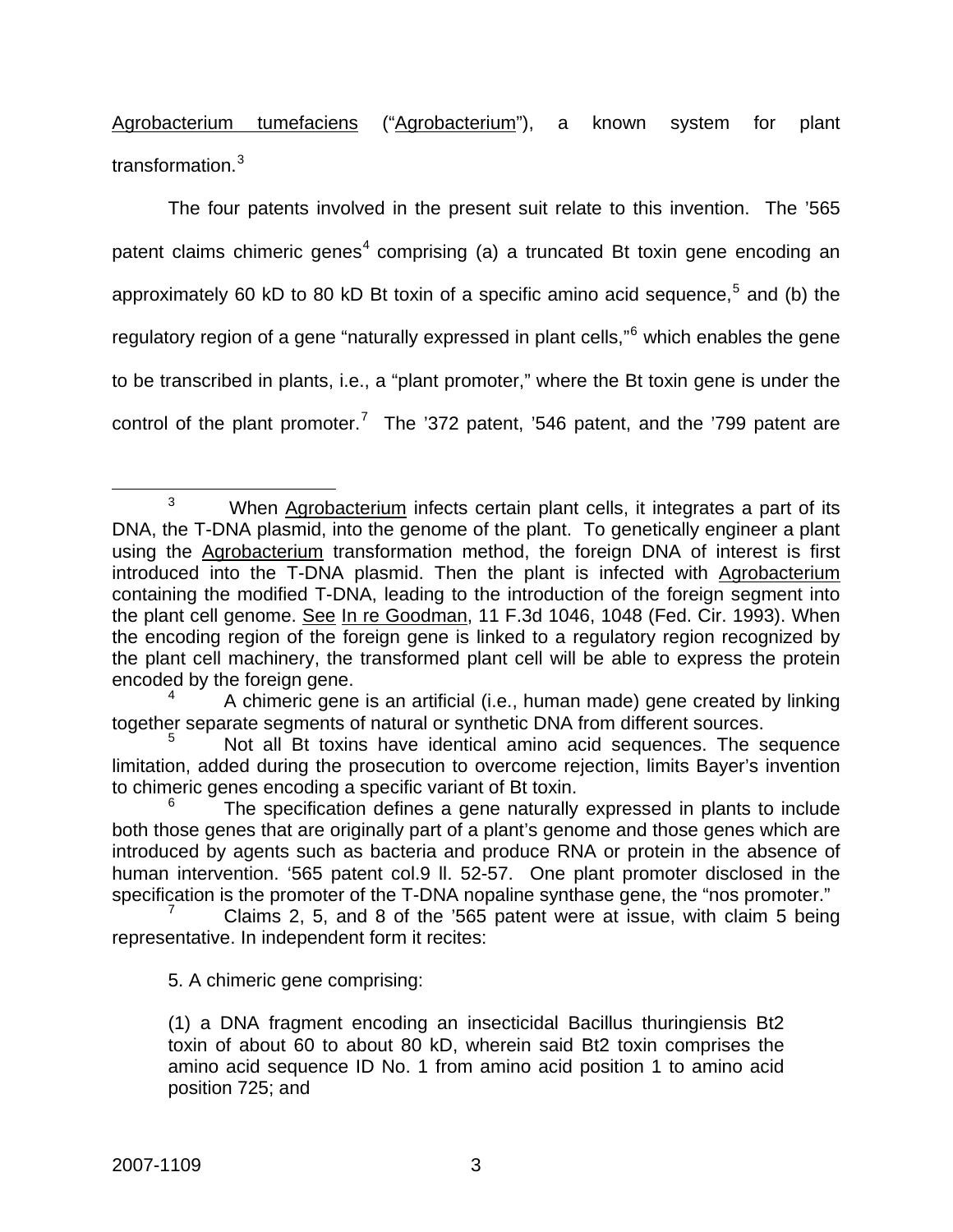directed towards various other aspects of the technology including plant cells and plants that produce the insecticidal protein, and methods of transforming plants with the chimeric genes.

Monsanto sells a genetically modified corn product MON810 that expresses a Bt toxin with the same amino acid sequence claimed by Bayer. In December 2000, Monsanto filed a declaratory judgment action in the Eastern District of Missouri seeking a declaration that its product did not infringe the '565, '372, '546, and '799 patents and that these patents were invalid and unenforceable. Bayer counterclaimed alleging infringement of certain claims in each patent. The district court initially granted summary judgment to Monsanto, holding that all four patents were unenforceable due to inequitable conduct, that certain patent claims were invalid, and that the '565 patent was not infringed. Bayer appealed to this court. We reversed the trial court's claim construction as to the term "Bt2 toxin" and vacated the unenforceability and invalidity judgments. Monsanto Co. v. Bayer BioScience N.V., 363 F.3d 1235 (Fed. Cir. 2004) (Monsanto I). In particular, we held that the summary judgment of unenforceability based on inequitable conduct during the prosecution of the '799 patent was improper because there were material facts in dispute, and we concluded that the district court erred in giving collateral estoppel effect to an earlier case between predecessors of the parties in this case and basing its invalidity findings on this estoppel.

 $\overline{a}$ 

<sup>(2)</sup> a promoter region of a gene naturally expressed in plant cells, wherein said DNA fragment is under the control of said promoter region.

<sup>&#</sup>x27;565 patent col.115. Dependent claim 12 adds a limitation that the plant promoter come from one of three genes, including the nopaline synthase gene. Id.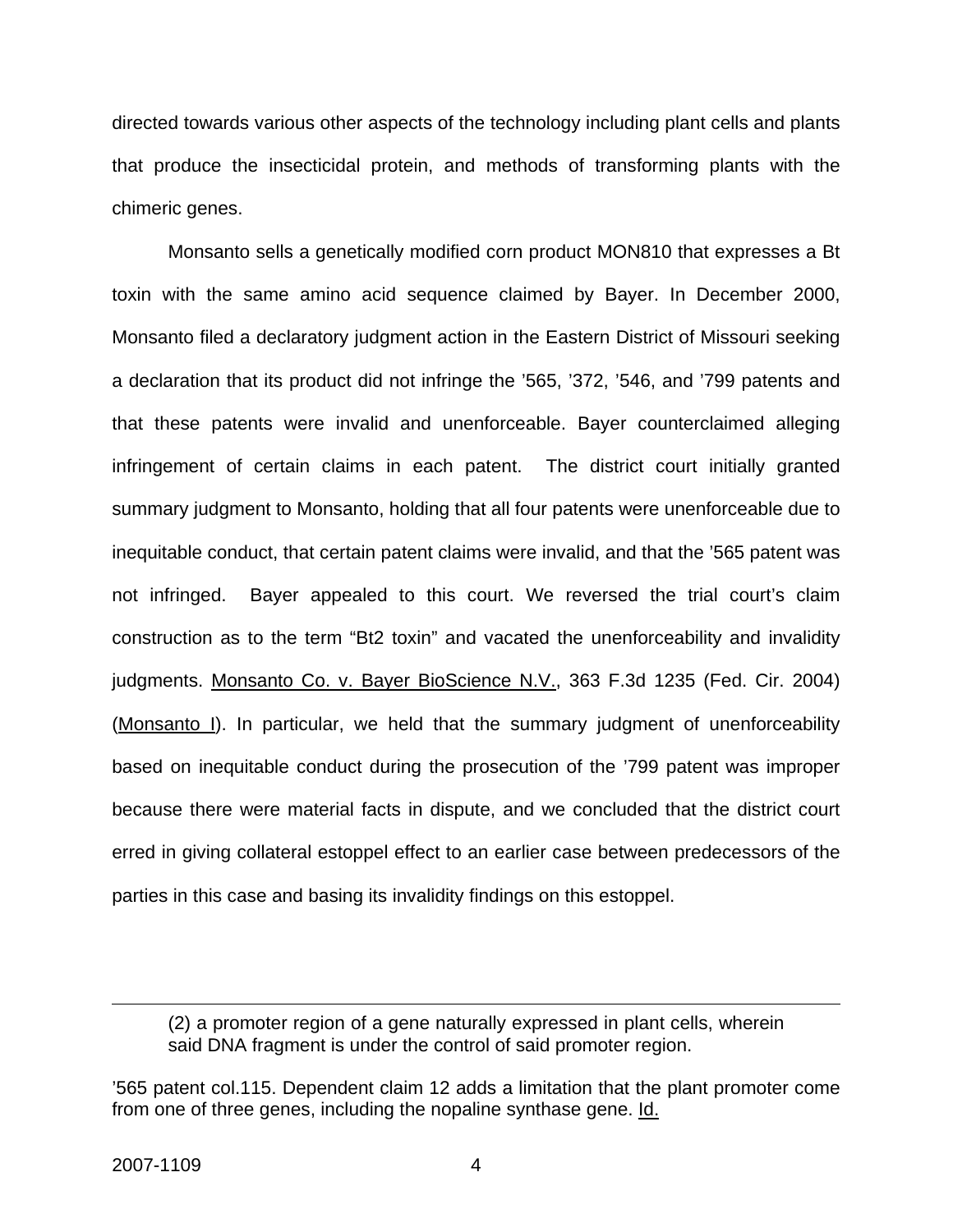On remand, Bayer dismissed all claims that MON810 infringed the '799, '372, and '546 patents and filed a Statement of Non-Liability as to these patents. Accordingly, when the case proceeded to trial, only the '565 patent was at issue. The jury found the asserted claims of the '565 patent not infringed and invalid for obviousness and prior invention by Monsanto.

Subsequently, the district court held a four-day bench trial on inequitable conduct. In a 99-page opinion, the district court found materiality and intent for two separate acts relating to the '565 patent and concluded that inequitable conduct made the '565 patent unenforceable. Monsanto v. Bayer Bioscience N.V., No. 400cv01915, slip. op. (E.D. Mo. Aug. 28, 2006) (Monsanto II). The court also found inequitable conduct in the prosecution of the '799, '372, and '546 patents and accordingly held these patents unenforceable. Id. at 95. Bayer appealed. We have jurisdiction pursuant to 28 U.S.C. § 1295(a)(1).

In the current appeal, Bayer argues that the district court erred in claim construction, that allegedly prejudicial evidence was admitted during the jury trial, that there was insufficient evidence to sustain the jury findings of prior invention and obviousness, that the district court erred in finding the '565 patent unenforceable for inequitable conduct, and that the district court lacked jurisdiction to find the '799, '372, and '546 patents unenforceable.

Because we affirm the district court's holding that the '565 patent is unenforceable for inequitable conduct, we need not reach the other issues raised by Bayer relating to the jury findings of invalidity and non-infringement of the patent. See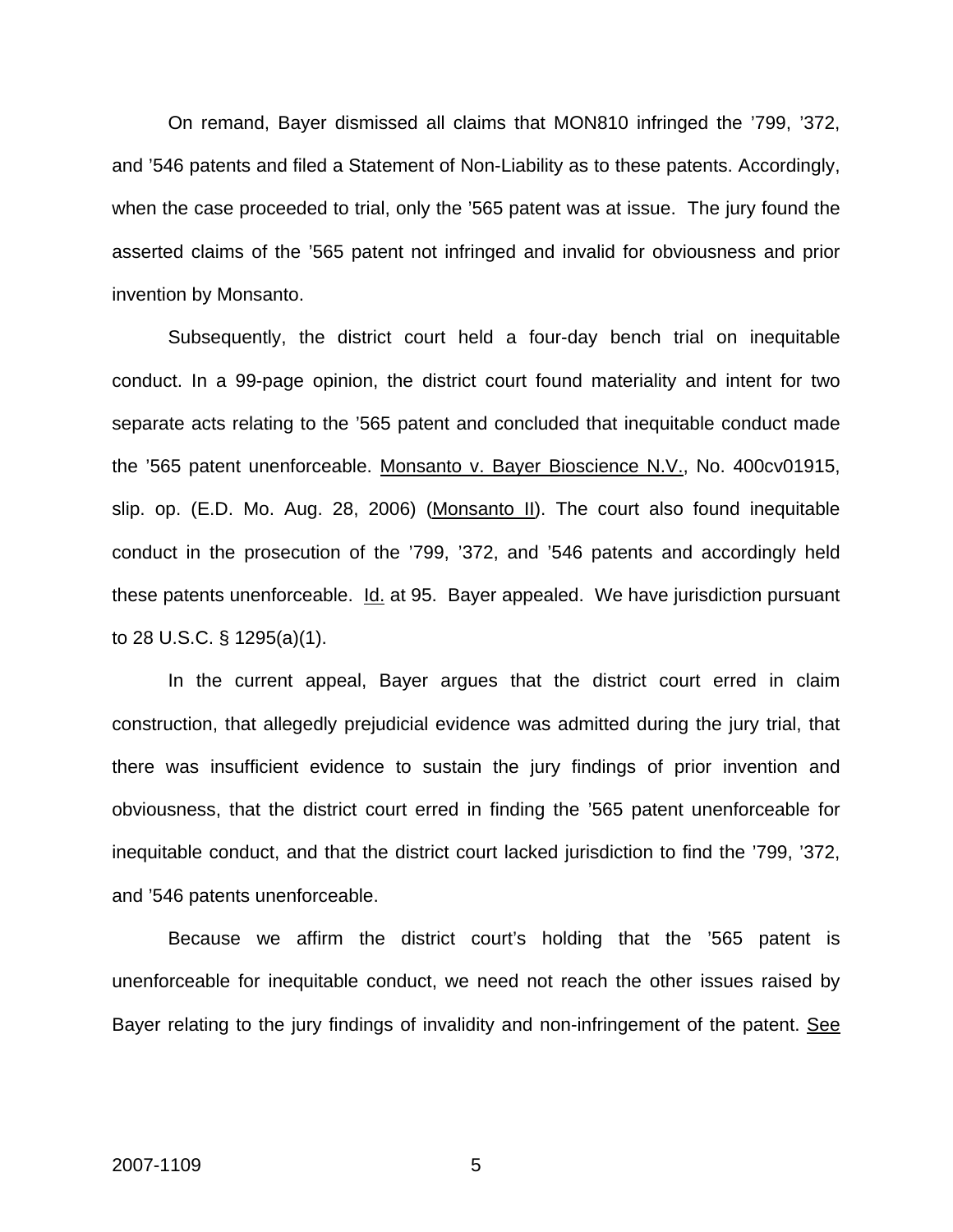eSpeed, Inc. v. Brokertec USA L.L.C., 480 F.3d 1129, 1138-39 (Fed. Cir. 2007). Accordingly, we review only the district court's inequitable conduct holdings.

II.

When this Court reviews an inequitable conduct determination, "[w]e review the district court's findings on the threshold issues of materiality and intent for clear error." Cargill, Inc. v. Canbra Foods, Ltd., 476 F.3d 1359, 1365 (Fed. Cir. 2007). Accordingly, "the district court's determination will be reversed only if there is a 'definite and firm conviction' that a mistake has been made." Id. The ultimate decision on inequitable conduct is reviewed for abuse of discretion. On appeal, Bayer does not challenge the ultimate discretionary determination. Therefore, we review here only whether there was clear error in the district court's underlying materiality and intent findings.

To hold a patent unenforceable for inequitable conduct, a district court must find by clear and convincing evidence that a patent applicant breached its duty of candor and good faith to the United States Patent and Trademark Office ("PTO") by failing to disclose material information, or submitting false material information, with an intent to deceive the PTO. Bruno Indep. Living Aids, Inc. v. Acorn Mobility Servs. Ltd., 394 F.3d 1348, 1351 (Fed. Cir. 2005); Kingsdown Med. Consultants, Ltd. v. Hollister, Inc., 863 F.2d 867, 872 (Fed. Cir. 1988) (internal citations omitted); see also Monsanto I, 363 F.3d at 1239 (explaining that inequitable conduct can be found when the "applicant omitted or misrepresented material facts with the intention of misleading or deceiving the patent examiner"). Once the requisite levels of materiality and intent have been proven, a district court "must balance the equities to determine whether the patentee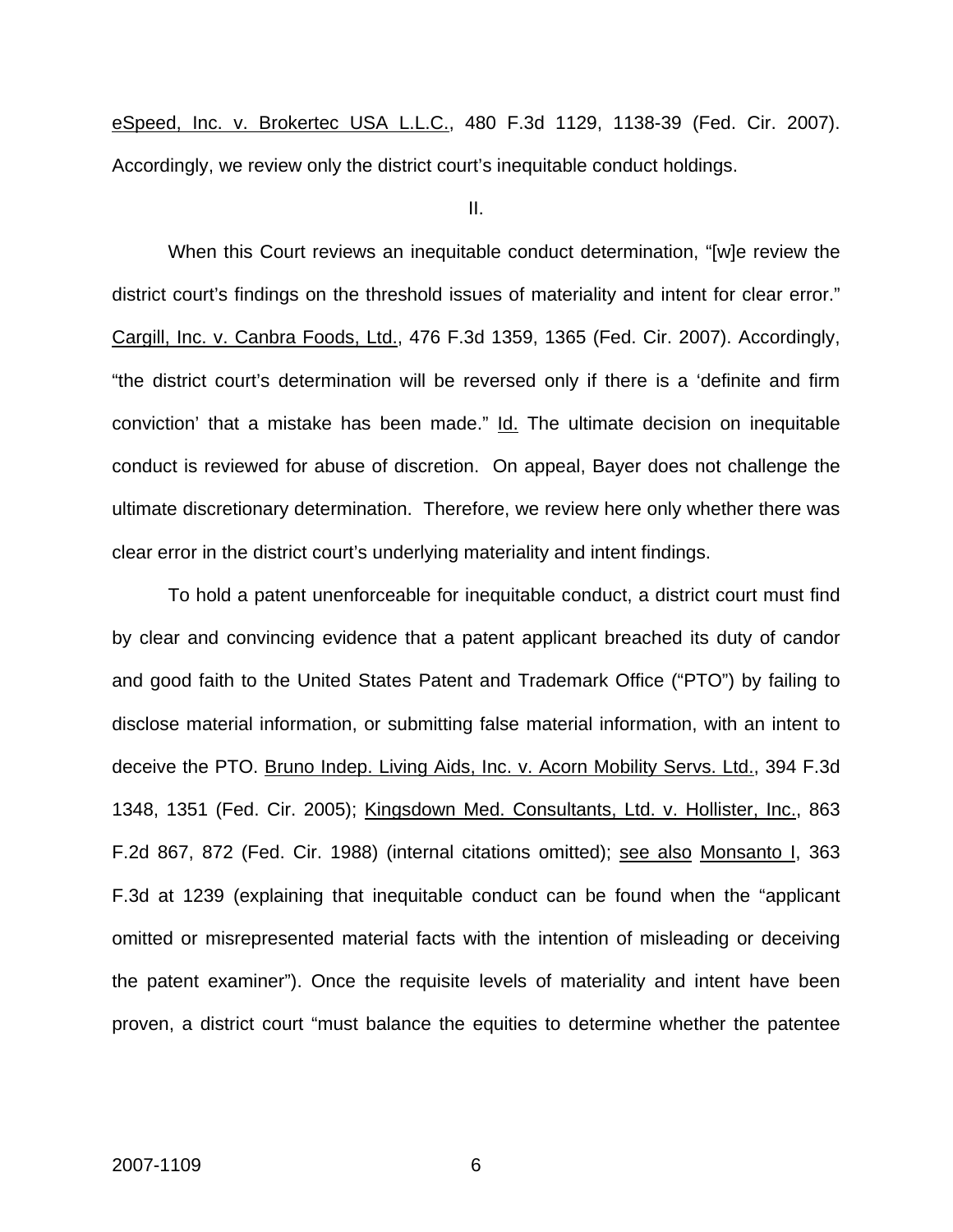has committed inequitable conduct that warrants holding the patent unenforceable."

Monsanto I, 363 F.3d at 1239.

A.

During the prosecution of the '565 patent, Bayer disclosed as prior art an abstract

by Dr. Wayne Barnes entitled "A Bifunctional Gene for Insecticide and Kanamycin

Resistance" (the "Barnes Abstract") that had been prepared in 1985 for a large scientific

conference at which Barnes had made a presentation by displaying a poster presenting

his findings (the "Barnes Poster"). The abstract read, in relevant part:

We have found that the second half of the Bacillus thuringiensis toxin gene is dispensable for the expression of an active insecticide. Not only may it be deleted, the second half of the gene may be replaced by the codons of the NPTII kanamycin resistance from Tn5, and both activities are expressed. . . .

We have tailored transcriptional control signals from the [Agrobacterium] T-DNA of pTiT37 so that this fused gene may be inserted in the place of the nopaline synthase codons adjacent to the right border signal from T-DNA. This plant gene should express the insecticide and kanamycin resistance from the same promoter. . . .

Bayer's application, as amended following an initial rejection, claimed any

chimeric gene comprising a plant promoter linked to a truncated Bt toxin gene encoding

a 60-80 kD N-terminal fragment of a Bt toxin, in which the chimeric gene could be expressed in the cell as an insect-controlling amount of Bt toxin. Narrower, dependent claims, akin to the claims that ultimately issued, specified that the chimeric gene must encode a Bt toxin with a specified amino acid sequence.<sup>[8](#page-7-0)</sup> In addition, the application

<span id="page-7-0"></span> <sup>8</sup>  $8$  The claims which ultimately issued as the '565 patent differ from these preliminary claims, even those that are sequence specific, in that they do not require that the Bt toxin be expressed in plant cells at an insect-controlling amount, but only that the Bt toxin gene be "under the control of" the plant promoter. Bayer did not object to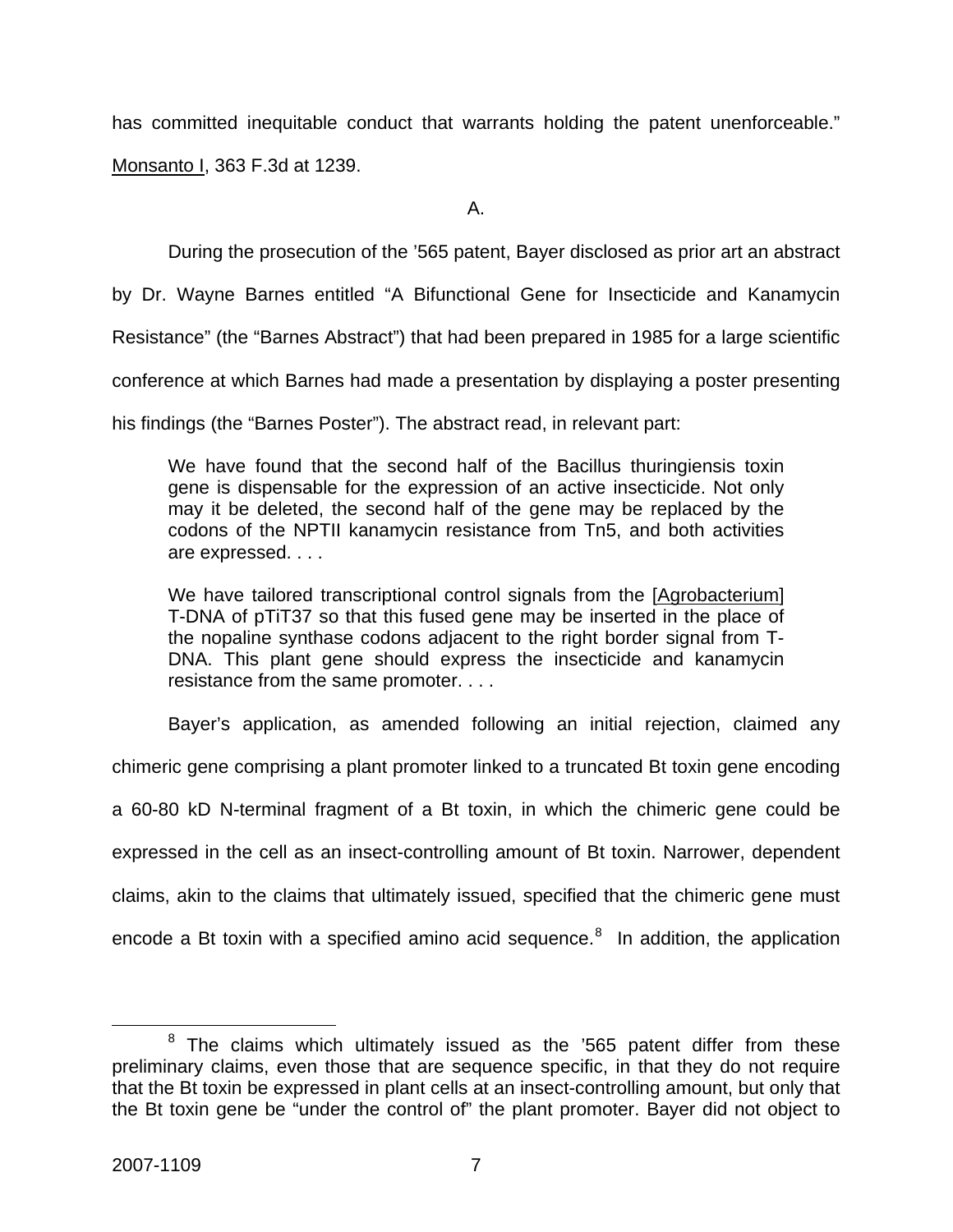claimed chimeric genes encoding the Bt toxin fragment fused to a selectable marker protein. Dependent claims included limiting the selectable marker protein to neomycin phosphotransferase ("NTP-II"), an enzyme that provides resistance to the antibiotic kanamycin, and limiting the "plant promoter" to the nos promoter, which is the promoter region from the T-DNA nopaline synthase gene.

On March 21, 1994, the Examiner rejected all claims as obvious over various prior art references including the Barnes Abstract. In particular, the Examiner noted that

### the Barnes Abstract

provided motivation to genetically engineer plant cells with a truncated Bt crystal gene rather than using the full length sequence. In the absence of unexpected results it was obvious that a truncated version of the Bt crystal protein would result in plants and plant cells which were insecticidal since the art taught that only the N-terminal protein of the Bt protein, i.e. the portion used by Applicants, was sufficient for insecticidal activity. Furthermore, fusion proteins for truncated Bt. crystal proteins with NPT-II were known as taught by Barnes.

The claims were also rejected for lack of enablement. The Examiner noted that the prior art showed that "expression of [Bt] toxin genes in a plant cell is highly unpredictable" and concluded that "[i]n view of the unpredictability of expression of foreign genes . . . it does not appear that any Bt toxin protein would be effective in plant cells against any species of insect. Consequently, Applicants broader claims are not enabled."

In reply to the office action, Bayer addressed both rejections. In order to overcome the Barnes reference, Bayer argued:

Barnes et al. fails to identify which **Bt.** toxin gene should be utilized and also fails to show that the fusion gene would work in plants. Also, if the

 $\overline{a}$ the district court's holding and jury instruction that reduction to practice of the '565 invention did not require making plants which expressed an insecticidal Bt toxin.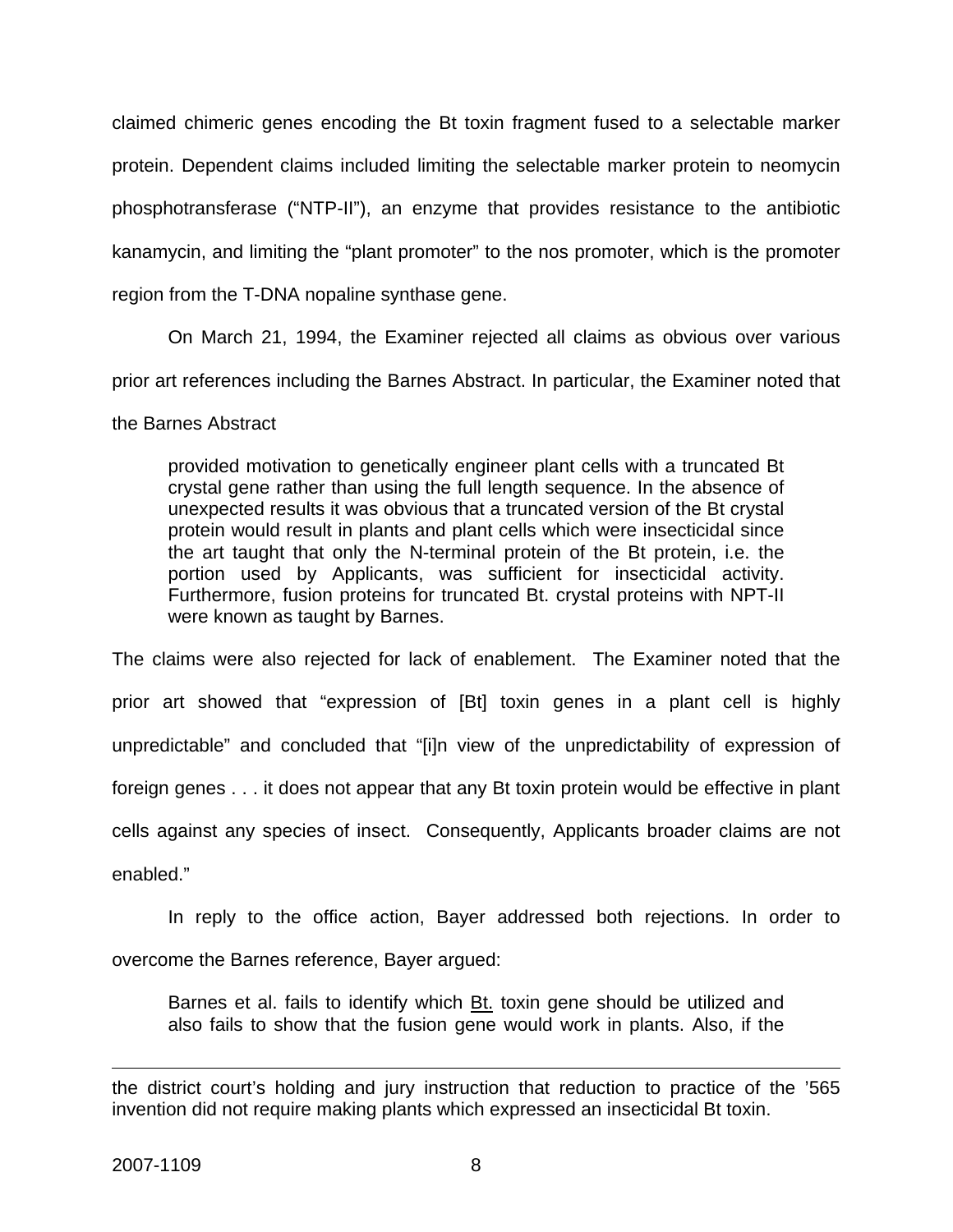"second half" of the Bt2 gene would be deleted, as Barnes et al. suggests, the remaining part would encode a protein of 576 amino acids, which is not toxic. Moreover, the Barnes et al. reference is not enabled since it is stated therein that the fused gene "may" be inserted into T-DNA and that the plant gene "should" express the insecticide and kanamycin resistance from the same promoter. But no concrete evidence is provided.

On the enablement issue, Bayer argued that "[t]he problem of the unpredictability of expression of foreign genes in plants, that the Examiner purports to exist, has actually been solved by the present invention by providing truncated Bt genes. Any protein expressed in a plant, by inserting a DNA encoding a truncated Bt protein will inherently possess toxicity . . . , and thus the plants will be toxic to target insects." (emphasis added).

Although Bayer disclosed the Barnes Abstract during patent prosecution, it did not disclose the notes taken by one of its employees, Dr. Celestina Mariani, regarding the Barnes Poster, to which the abstract was in reference, nor the information contained in the notes. Mariani had attended the conference and personally viewed Barnes' poster. She explained in her deposition, which was presented at trial, that the notes were made while in front of the poster and included copies of "the same schemes that were presented on the poster." Monsanto II, slip op. at 19 (quoting Mariani's deposition testimony ("Mariani depo.")). The poster contained much more information than the abstract itself. Id. at 24. In the deposition, Mariani carefully and extensively described the content of her handwritten notes. Stepping through the figures and accompanying text, she explained that her notes illustrated that Barnes disclosed in his poster that he had (a) truncated a Bt toxin gene at or near the restriction enzyme site xho and discovered that this gene fragment encoded a N-terminus 67 kD truncated Bt toxin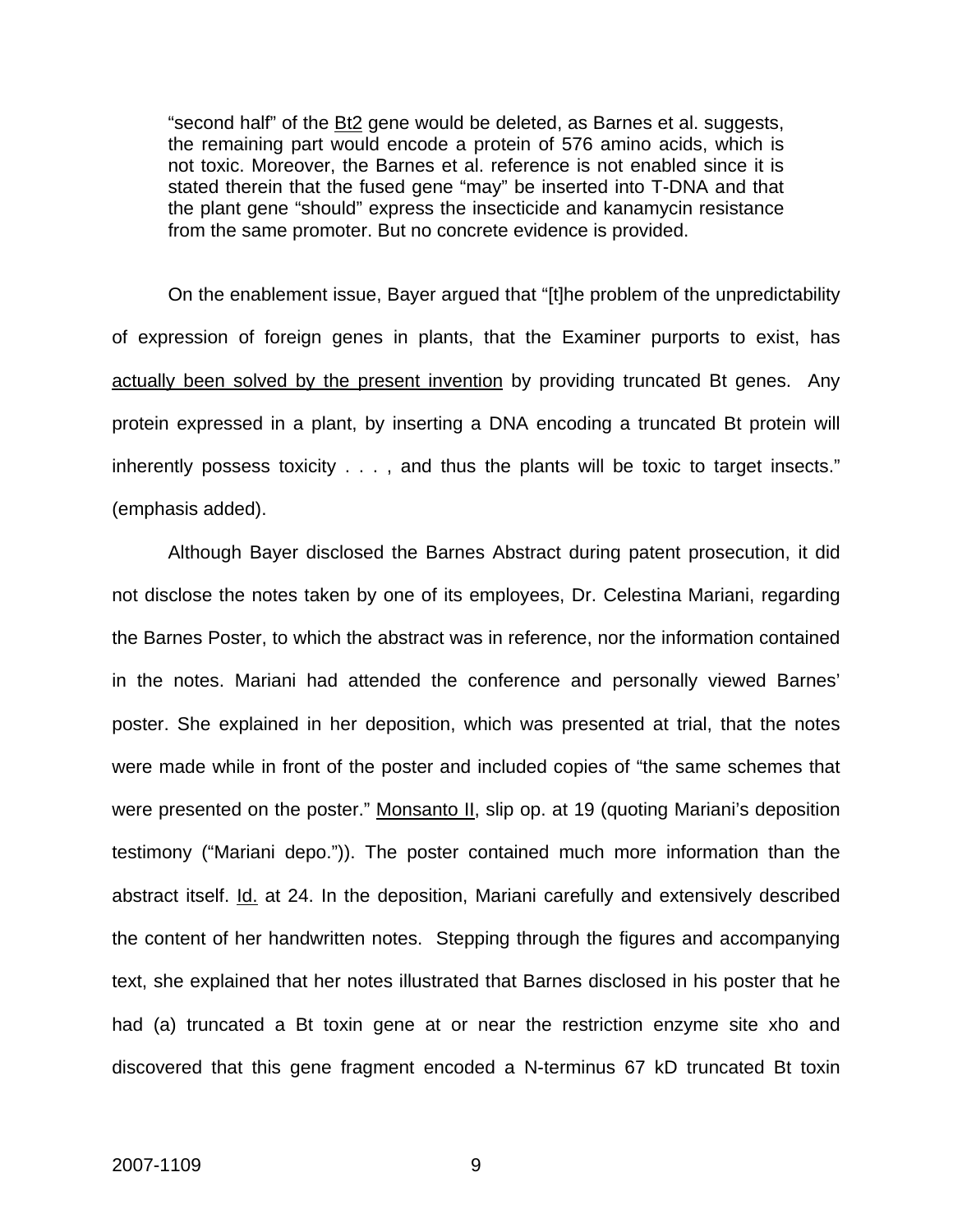which retained toxicity; (b) created a chimeric gene which encoded a fusion of this truncated Bt toxin protein and the NPT-II protein; (c) expressed this fusion protein in a bacterial system and demonstrated that the expressed protein provided kanamycin resistance and was toxic to insects when applied to plants "in drops"; and (d) inserted the gene for this fusion protein into an Agrobacterium T-DNA plant expression vector, creating a chimeric gene comprising the nos promoter, the Bt toxin gene fragment encoding a 67 kD toxin, and the NPT-II gene. Id. at 19-24 (quoting Mariani depo.). Mariani's notes also stated that the chimeric construct was "not toxic if it is in leaves." Id. at 22 (quoting Mariani depo.). She explained in her deposition, "I must assume that 'in leaves' then means they have done plant transformation, but I cannot remember exactly, to be honest." Id. at 22 (quoting Mariani depo.). But she emphasized that the construct had been created and that the Barnes group "surely w[as] busy with introducing in plants this cassette" since otherwise there would have been no reason to make the construct in the Agrobacterium T-DNA system. Id. at 24 (quoting Mariani depo.). The district court found that Mariani's testimony demonstrated that she remembered "a great deal about the notes" and was clearly and articulately able to describe the contents of the Barnes Poster as detailed in the notes.  $\underline{\mathsf{Id}}$  at 18. $^9$  $^9$ 

The Mariani notes were "widely circulated" among Bayer's Bt group. Dr. Wouter Meulemanns worked in the intellectual property department at Bayer and was responsible for the prosecution of the four patents at issue. Id. Meulemanns admitted that he saw Mariani's notes during the prosecution of the '565 patent and remembers

<span id="page-10-0"></span> <sup>9</sup>  $\beta$  At trial Mariani was much less forthcoming about the content of her notes than she had been in the deposition. The district court, however, found her initial deposition testimony more credible. Monsanto II, slip op. at 97. There is nothing clearly erroneous in this credibility finding.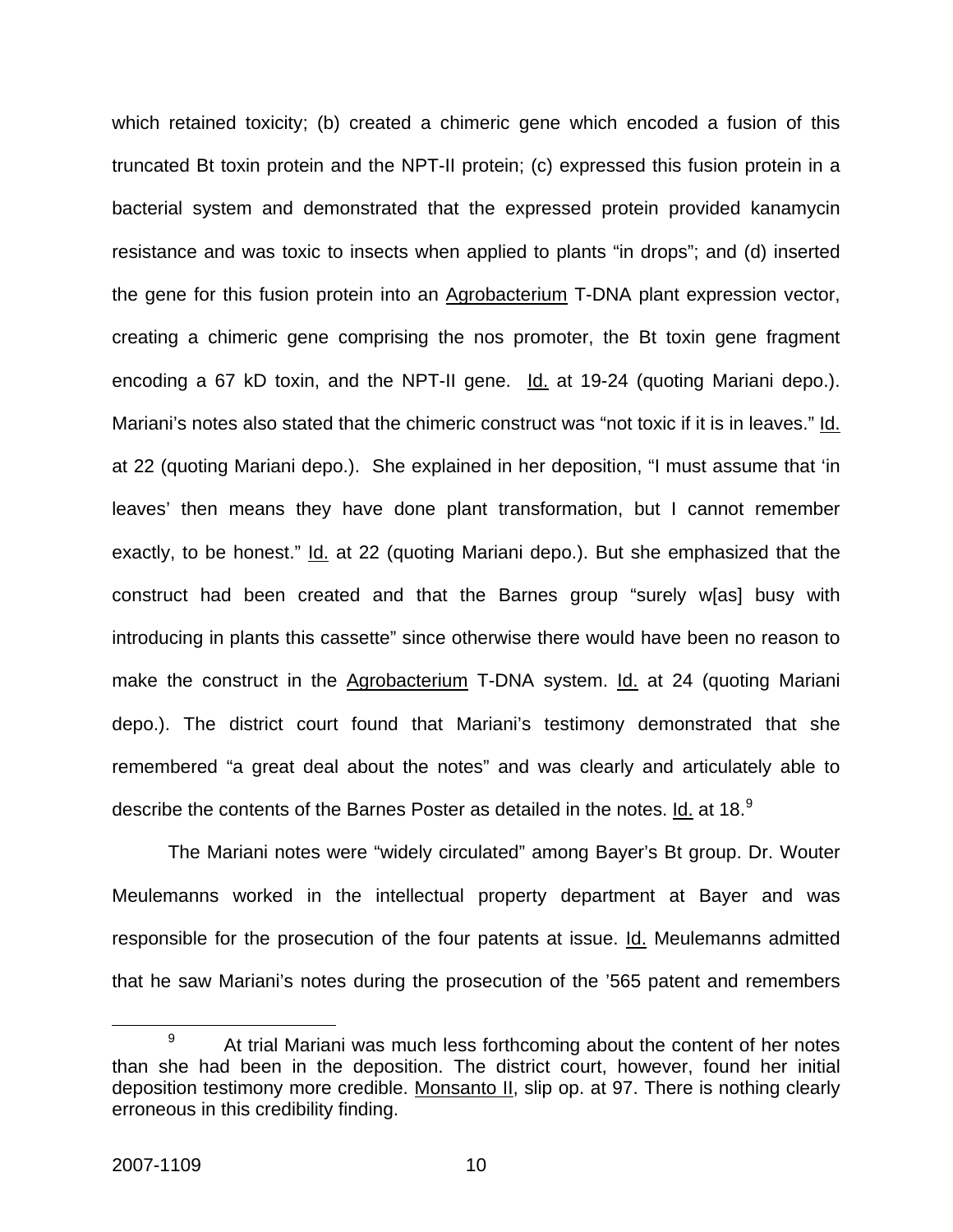talking to Mariani about the Barnes Poster and her notes. He conceded that "if [the Mariani] notes would add anything of reliable information which could add to the abstract, that could be important" to a patent examiner. Id. at 17-18 (quoting Meulemanns depo.). However, Meulemanns stated that Mariani was unable to remember "anything" about the presentation or poster during their conversation.

The district court, in its memorandum and order following the inequitable conduct bench trial, carefully reviewed all of this evidence, quoting extensively from the testimony of both Meulemanns and Mariani. The court found Meulemanns' testimony to stand in "sharp contrast" to Mariani's detailed deposition testimony and determined that Meulemanns was not credible in claiming not to have known nor understood the content of the notes despite having discussed them with Mariani. And after quoting at length from Dr. Mariani's deposition testimony, the district court concluded:

[I]t is very obvious that the poster notes, if they were disclosed to the patent examiner, which they were not, would stand in sharp contradiction to the Bayer argument before the patent examiner . . . . The Court finds from all of the evidence in the case, that Bayer had a duty of candor and good faith to disclose the Mariani notes and intentionally withheld the information from the United States Patent Office examiner in the prosecution of the '565 patent with intention to deceive the PTO examiner.

Id. at 24.

These findings were made in the section of the district court's opinion entitled "Findings of Fact." In the section entitled "Discussion" the district court returned to the question of the materiality of the Mariani notes. The court explained:

The Court will not repeat the lengthy Mariani recitation from above, but it is clear that the Barnes notes coded for the same 67 Kd toxic protein Bayer wanted to claim, that the Barnes gene was 3.4 kb for the full length, that because of the identified xho site, it would be easy to determine the identity of the Bt gene being used, and the chimeric gene used was toxic to insects by the drop. There is a substantial likelihood that a reasonable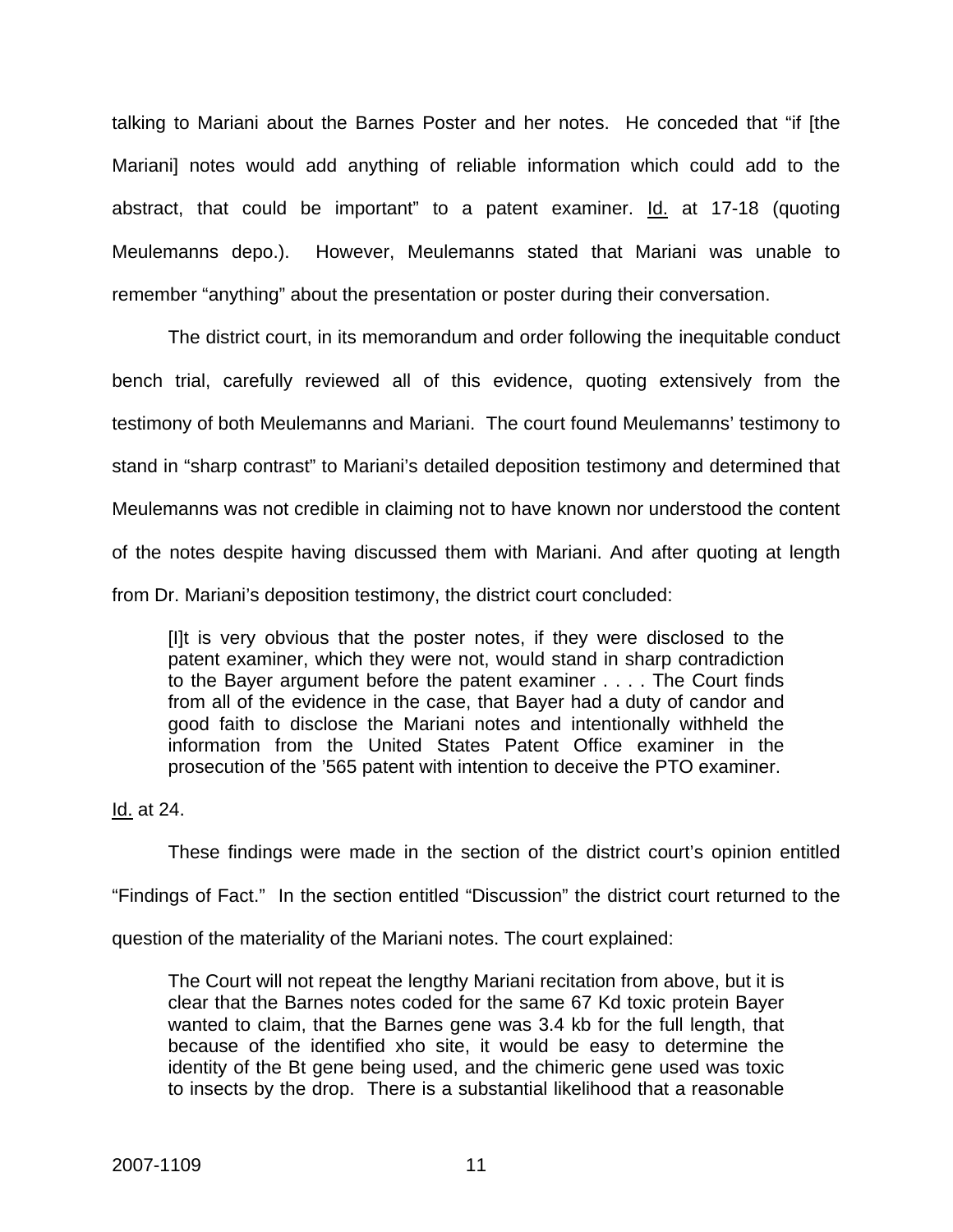examiner would have considered the Barnes notes important in deciding whether to allow the application to issue as a patent. . . . The Barnes notes by themselves withheld by Bayer from the PTO examiner, if disclosed, would establish a prima facie case of unpatentability of Bayer's claims under the '565 patent.

Id. at 97-98. Accordingly, the court concluded that "by clear and convincing evidence for all of the reasons cited in this opinion," Bayer made "a deliberate decision to withhold the known highly material reference with the specific intent to deceive or mislead the PTO examiner." Id. The court emphasized that in reaching this determination, it was relying on "all of the findings of fact stated in this opinion," not just those in the discussion section. Id. at 92.

 The district court also found by clear and convincing evidence that Bayer's representation to the PTO that unpredictability of gene expression had been solved was false and misleading and was submitted to the PTO examiner with the specific intent to deceive the PTO.Id. at 96.

B.

Information is material for the purposes of an inequitable conduct determination if "'a reasonable examiner would have considered such [information] important in deciding whether to allow the parent application."" Digital Control Inc. v. Charles Mach. Works, 437 F.3d 1309, 1314 (Fed. Cir. 2006) (quoting Dayco Prods., Inc. v. Total Containment, Inc., 329 F.3d 1358, 1363 (Fed. Cir. 2003)). "In evaluating materiality, this court has consistently referred to the standard set forth in PTO Rule 56." Purdue Pharma L.P. v. Endo Pharms., Inc., 438 F.3d 1123, 1129 (Fed. Cir. 2006). Rule 56 defines material information as: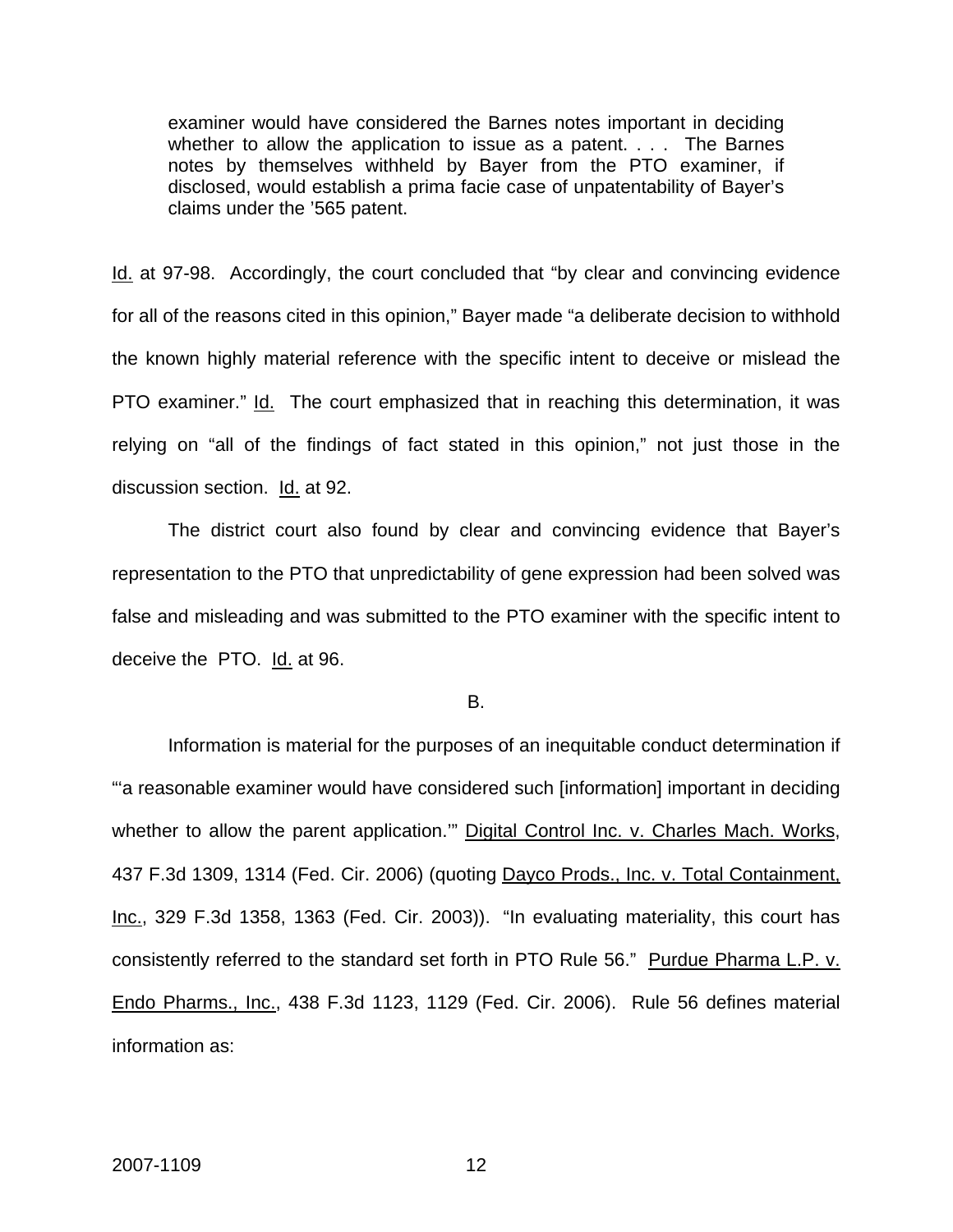information that is not cumulative to information already of record or being made of record in the application, and that

(1) establishes, by itself or in combination with other information, a prima facie case of unpatentability of a claim; or

(2) . . . refutes, or is inconsistent with, a position the applicant takes in:

(i) Opposing an argument of unpatentability relied on by the Office,

or

(ii) Asserting an argument of patentability.

37 C.F.R. § 1.56. A misstatement or omission that is material under the Rule 56 standard is considered material for the purposes of the inequitable conduct inquiry. Digital Control Inc., 437 F.3d at 1316.<sup>[10](#page-13-0)</sup>

 Bayer argues that the "sole basis" for the district court's determination that the Mariani notes were material was the conclusion in one sentence of the discussion section that the Barnes construct "coded for the same 67 kD toxic protein Bayer wanted to claim" and "that because of the identified xho site it would be easy to determine the identity of the Bt gene being used." Bayer argues that these findings were clearly erroneous because they were based on the unsupported speculation that Barnes was using the identical species of Bt toxin as Bayer, and that without this "erroneous finding of fact, there can be no materiality." We disagree.

To begin, Bayer is correct that there is nothing in the record which would support a finding that the Bt toxin used by Barnes was identical to the Bt toxin claimed in the

<span id="page-13-0"></span><sup>&</sup>lt;sup>10</sup> Although all misstatements or admissions that satisfy Rule 56 are considered material, the converse is not true: A misstatement or admission can be material for the purposes of showing inequitable conduct even if it does not meet the standard for Rule 56 if, in the totality of the circumstances, a reasonable examiner would have considered such information important in deciding whether to allow the parent application. See Digital Control Inc., 437 F.3d at 1316 ("[I]f a misstatement or omission is material under the new Rule 56 standard, it is material. Similarly, if a misstatement or omission is material under the 'reasonable examiner' standard or under the older three tests, it is also material.").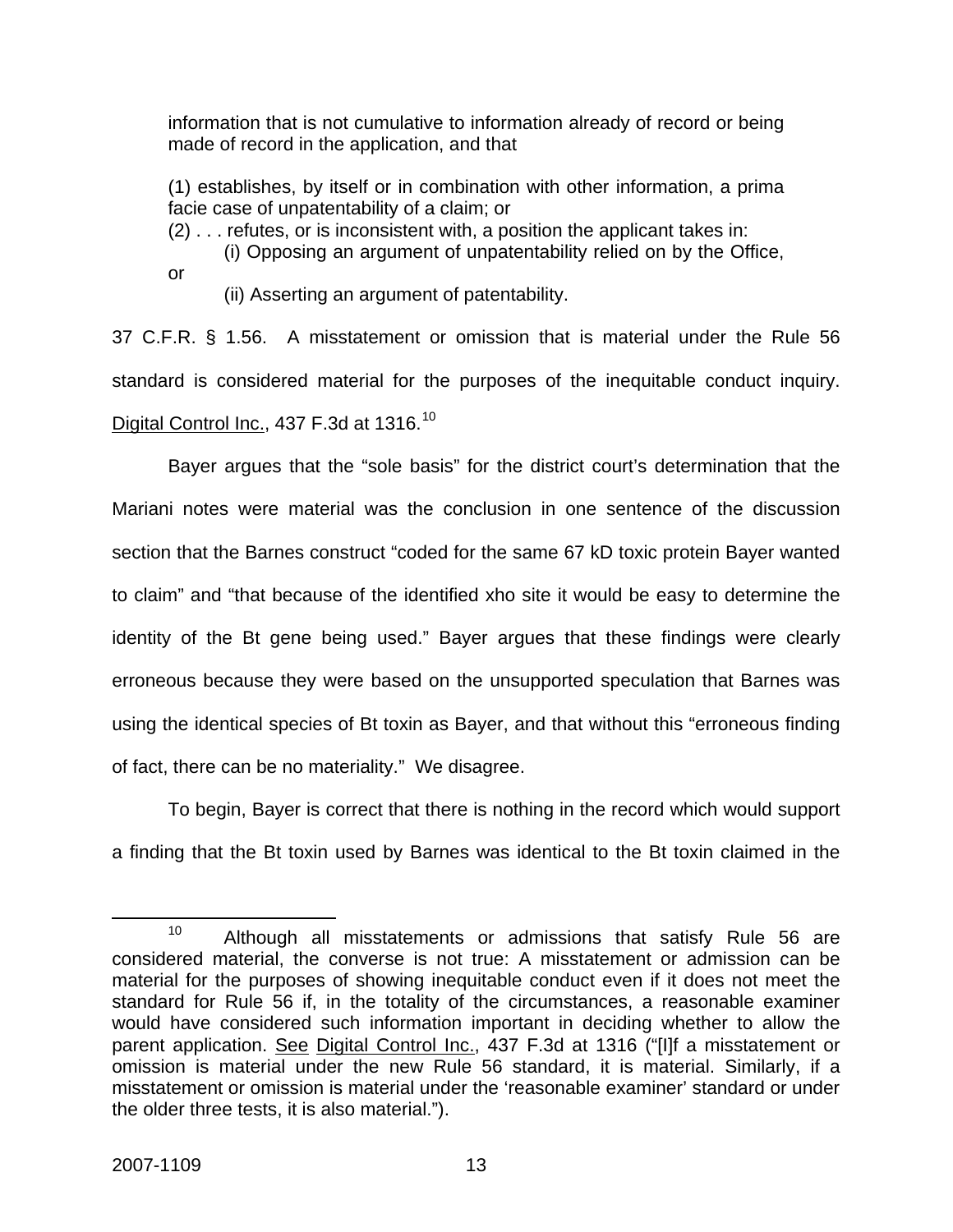issued '565 patent. However, the district court need not have found that Barnes used the identical Bt toxin as Bayer for the Mariani notes to be material. First, at the time of the Examiner's rejection, Bayer was not limiting its claim to one species of Bt toxin protein but was broadly claiming a chimeric construct encoding any 60-80 kD N-terminal fragment of a Bt toxin protein. Thus, any species of chimeric gene created by Barnes within this genus would directly implicate the allowability of Bayer's claims. Cf. Eli Lilly & Co. v. Barr Labs., Inc., 251 F.3d 955, 971 (Fed. Cir. 2001) (noting that a "genus claim limitation is anticipated by, and therefore not patentably distinct from, a[] . . . species claim"). Second, none of the Examiner's rejections, including his rejections of the sequence specific claims, nor any of Bayer's arguments to overcome these rejections, relied on the exact sequence of Bt toxin used by Barnes. Rather, the issue was whether the Barnes Abstract made Bayer's invention obvious absent unexpected results because Barnes' work with Bt toxin, regardless of the specific species used, provided motivation to genetically engineer plant cells with "a truncated Bt crystal gene" and "taught fusion proteins of truncated Bt crystal proteins with NPT-II." Similarly, the exact sequence of the Barnes protein is irrelevant to the question of whether Bayer's arguments to the PTO interpreting the Barnes Abstract were inconsistent with the information contained in the Mariani notes.<sup>[11](#page-14-0)</sup>

<span id="page-14-0"></span> $11$  Indeed, at the time, Bayer was arguing that its disclosure of a chimeric gene with one version of a truncated Bt gene was sufficient to enable the genus of all chimeric genes with any truncated Bt toxin gene. See Response to Office Action (Sept. 28, 1994) ("Any Bt protein expressed in a plant, by inserting a DNA encoding a truncated Bt protein will inherently possess toxicity characteristics against its target insect, and thus the plants will be toxic to target insects. It is well within the skill of the person in the art to select a particular Bt protein gene with an observed toxicity to a target insect, truncate the gene and express it to attain resistance against the target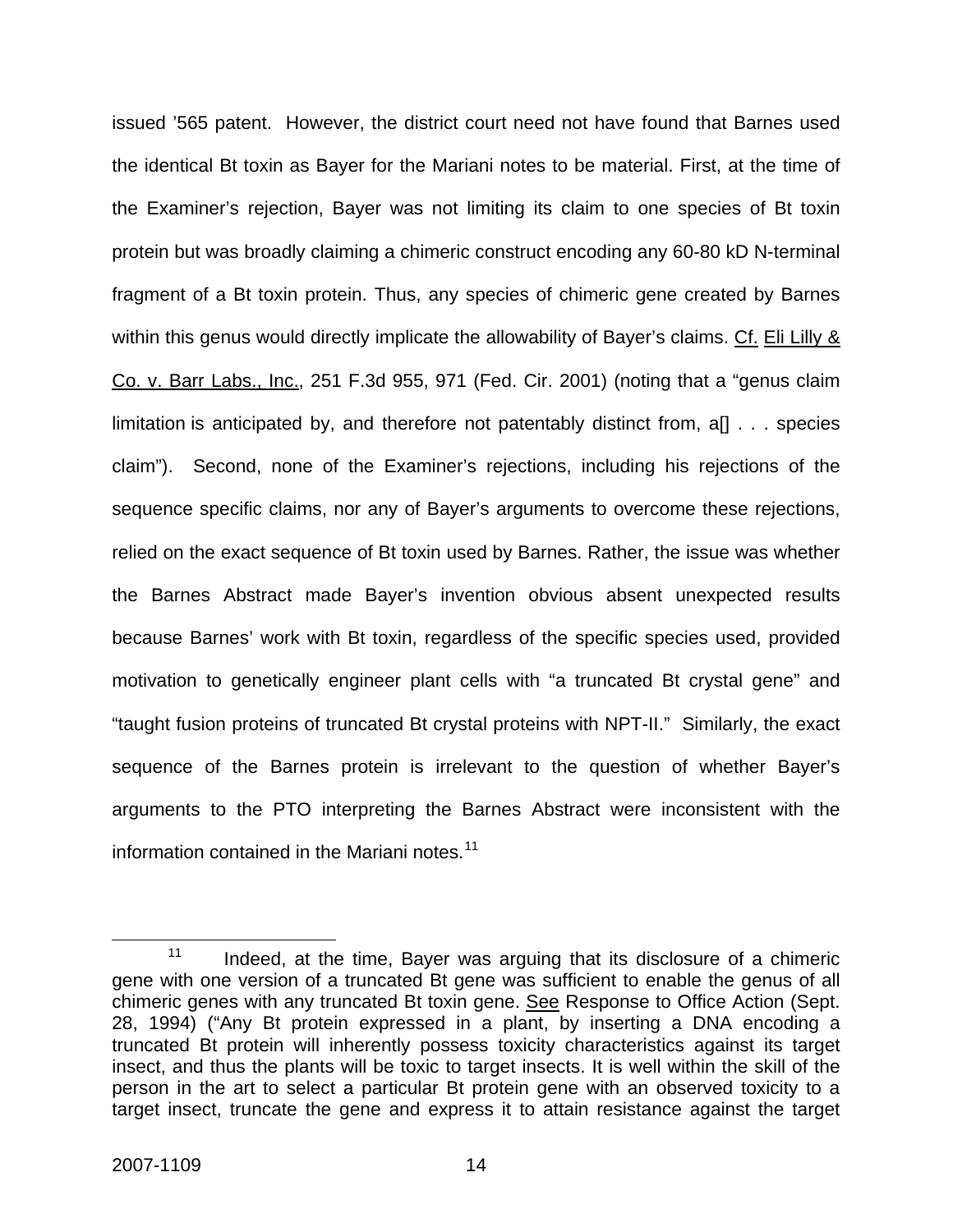Moreover, Bayer is incorrect that the "sole basis" for the district court's materiality finding was the court's one sentence summary that the Barnes construct coded for the "same 67 kD protein" as Bayer claimed, and the xho site would make it easy to identify. Bayer ignores that the very sentence in the analysis section containing these two statements also repeats the court's critical finding that the Mariani notes showed that the Barnes chimeric gene was toxic when applied to plants as a drop.<sup>[12](#page-15-0)</sup> Furthermore, the district court clearly stated that it was basing its finding of materiality not only on those facts discussed in the analysis section, but also on all the factual findings throughout the opinion.<sup>[13](#page-15-1)</sup> These included finding Mariani's deposition testimony credible and illustrative of the "detail and scope of her notes and of her recollection of them." And the district court incorporated six pages of Mariani's testimony verbatim into its opinion. This testimony established that the Barnes Poster, as recorded in Mariani's notes, disclosed that Barnes had succeeded in making a fusion of the first 67 kD of a Bt protein and NPT II; that this protein could be expressed and displayed kanamycin resistance and toxicity to insects when applied as a drop; and that the gene encoding for this fusion protein had been inserted into a T-DNA plasmid, creating a chimeric gene comprising a plant promoter, the truncated Bt toxin gene, and the NPT-II gene. Based

 $\overline{a}$ 

insect."). Bayer can therefore not now argue that only those prior art references disclosing the particular Bt toxin described in the specification can be material.

<span id="page-15-0"></span>In its opening brief to this court and again in its reply brief, Bayer's quotation of the sentence of the district court's opinion upon which it places primary reliance leaves out this important final clause of the sentence and, by failing to use ellipses, makes it appear that it has quoted the entire sentence. Such misquotation of text, whether inadvertent or purposeful, risks misleading this Court and cannot be of help to the client.

<span id="page-15-1"></span>Accordingly, we need not decide whether if the facts repeated in the analysis section had been the only basis for a finding of materiality the district court's finding would constitute clear error.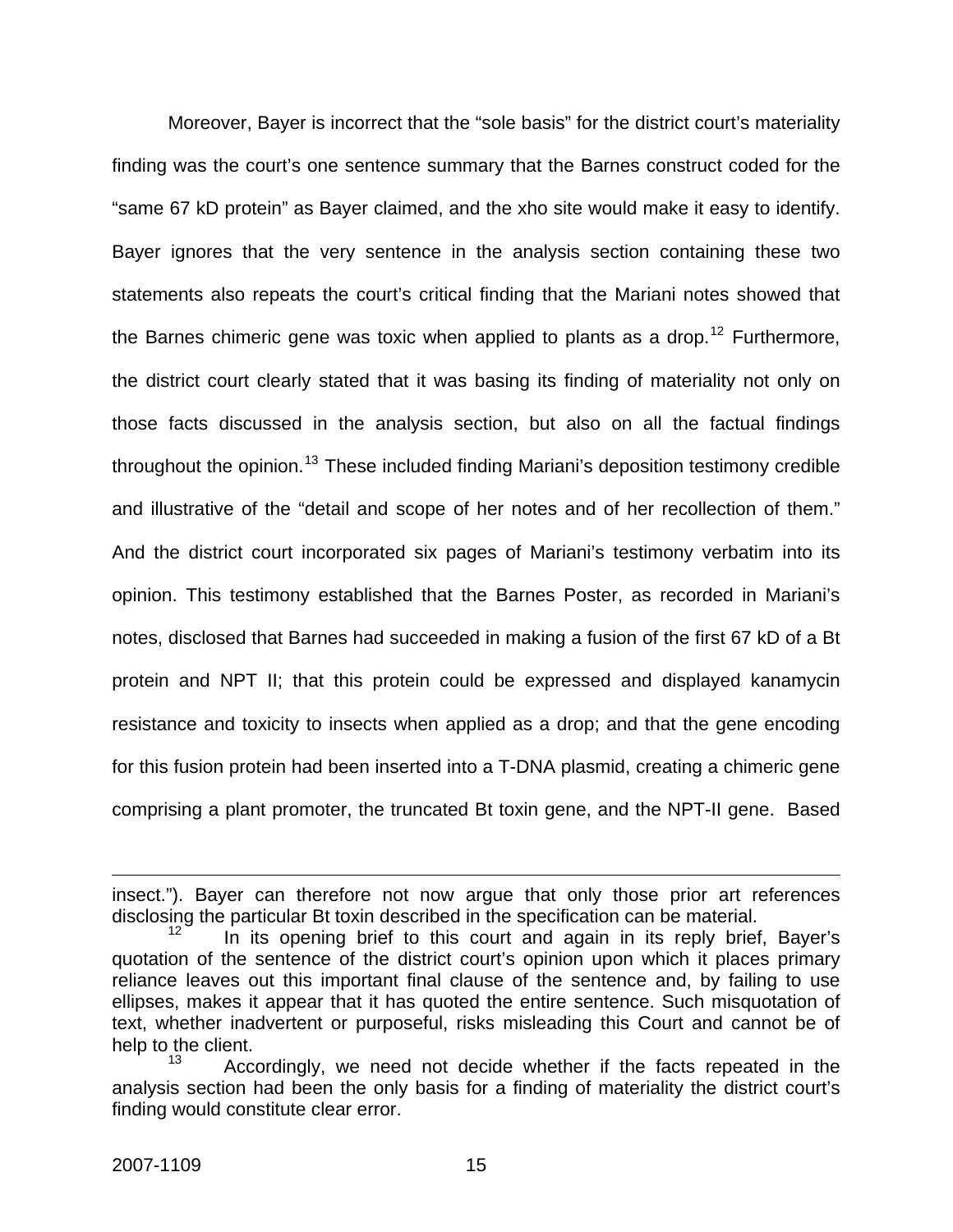on Mariani's testimony, the district court found it "very obvious" that the poster notes would stand in "sharp contradiction" to Bayer's argument before the patent examiner, in which Bayer argued that the construct described in the Barnes Abstract was non-toxic and non-enabled.

 We see no clear error in these findings. The undisputed evidence established that the arguments Bayer made to the Examiner to overcome the rejection based on the Barnes Abstract cannot be reconciled with the information about the Barnes Poster disclosed in the Mariani notes. First, Bayer argued to the Examiner that he should read the Barnes Abstract's statement that the "second half" of the Bt toxin gene is dispensable literally, as referring to a gene of exactly half the length of the full length gene, and thus one that encoded a 576 amino acid protein, a size known to be too small to be toxic. This was perhaps a plausible, if strained, reading of the Abstract itself. But the interpretation cannot be reconciled with the additional information disclosed about the Barnes Poster in the Mariani notes. Mariani's notes demonstrated that the truncated protein referred to in the abstract was a 67 kD protein with proven insect toxicity.<sup>[14](#page-16-0)</sup> Second, Bayer relied on the use of the word "may" in the Abstract to argue that Barnes had not enabled inserting the Bt toxin/NPT-II fusion gene into Agrobacterium T-DNA because there was no "concrete evidence" that the construct had been made. In contrast, the Mariani notes disclosed that Barnes had in fact created the described T-DNA construct.

In light of these discrepancies between the interpretation of the Barnes Abstract Bayer advocated and the information contained in the Mariani notes, the Mariani notes

<span id="page-16-0"></span>

 <sup>14</sup> A 576 amino acid protein is smaller than 67 kD.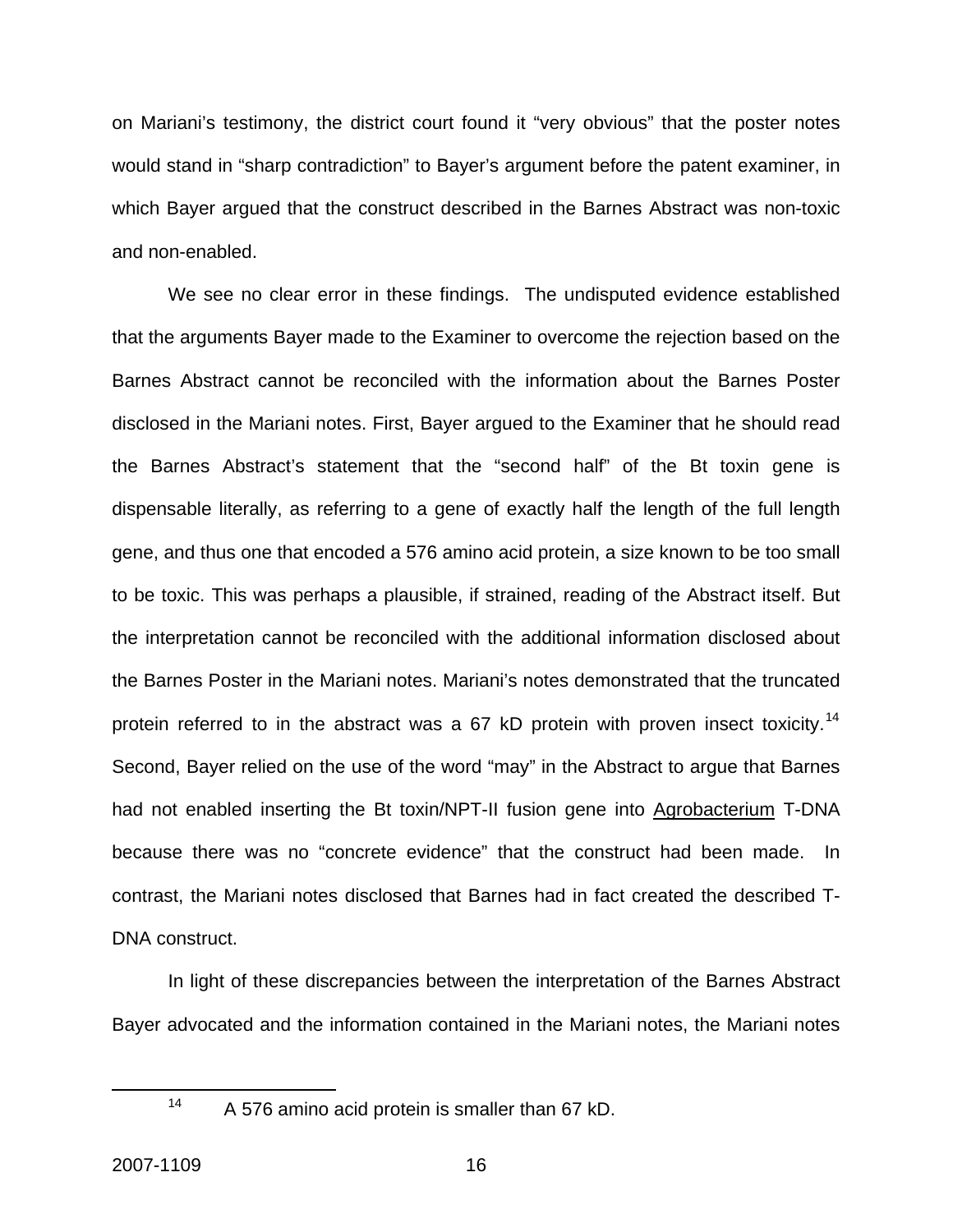clearly and convincingly "refute[], or [are] inconsistent with," a position the applicant took in opposing the Examiner's argument of unpatentability. 37 C.F.R. § 1.56(2)(i). The notes are therefore material under 37 C.F.R. § 1.56(2)(i). See also Bristol-Myers Squibb Co. v. Rhone-Poulenc Rorer, Inc., 326 F.3d 1226, 1234 (Fed. Cir. 2003) ("[M]ateriality is not limited to prior art but embraces any information that a reasonable examiner would be substantially likely to consider important in deciding whether to allow an application to issue as a patent." (quoting GFI, Inc. v. Franklin Corp., 265 F.3d 1268, 1274 (Fed. Cir. 2001)).<sup>[15](#page-17-0)</sup> Since the notes meet the standard for materiality under § 1.56(2)(i), there is no clear error in the district court finding the notes material even though a part of the district court's opinion, viewed in isolation, suggests that it may also have reached that conclusion based on an untenable reading of the notes as stating that the Barnes Poster disclosed a gene coding for the same Bt toxin used by Bayer. There is a substantial likelihood that a reasonable examiner would have considered the Mariani notes important in deciding whether to allow the application to issue.

 We hold that the Mariani notes are material because they directly contradict arguments Bayer made to the PTO in support of patentability. We do not suggest that all internal documents of potential relevance must be submitted to the PTO as a matter of course. Rather, it is the particular circumstances that render the internal documents material in this case. We need not decide whether, as the district court found, they are also material because the notes by themselves would establish a prima facie case of

<span id="page-17-0"></span> $15$  That the Mariani notes may have required some explanation by Mariani to be fully understood does not alter their materiality. Rather, it is the information contained in them that makes the notes material and which Bayer, in light of its interpretation of the Barnes Abstract, had an obligation to communicate to the PTO. If an accompanying declaration by Mariani was necessary to make the notes legible, then the duty of candor would require disclosing both the notes and such a declaration.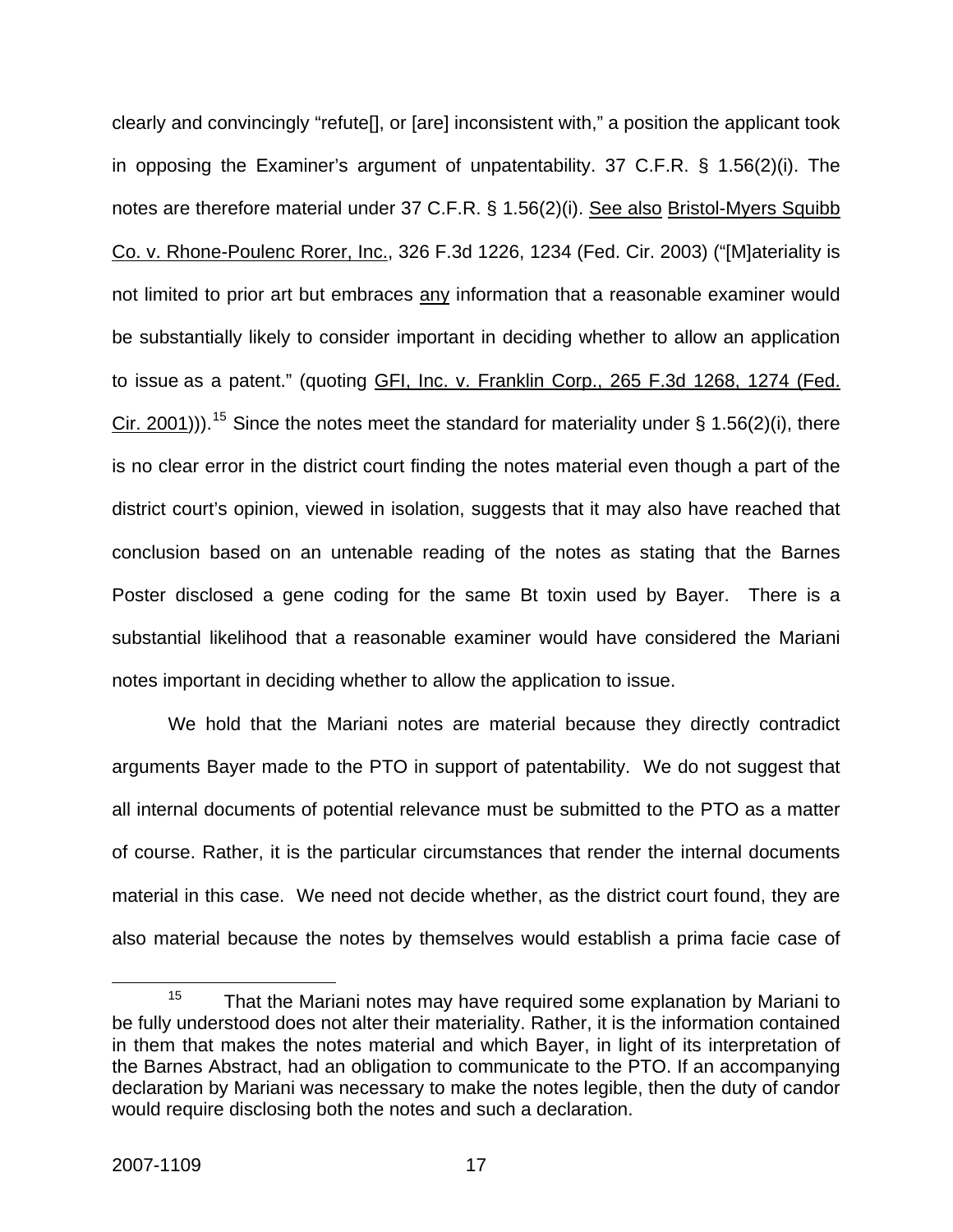unpatentability of the '565 patent's claims. But certainly their materiality is augmented by the fact that Mariani's notes demonstrate, in significantly more detail than the Barnes Abstract, that Barnes had already disclosed that a 67 kD N-terminal fragment of a Bt toxin protein retained toxicity either alone or fused to a NPT-II protein and taught a chimeric gene comprising the 67 kD Bt toxin gene and a plant promoter. Bayer was attempting to claim a nearly identical invention—a chimeric gene comprising a gene encoding a 60 to 80 kD Bt toxin protein and a plant promoter. Accordingly, we affirm the district court's finding that the Mariani notes were highly material.<sup>[16](#page-18-0)</sup>

C.

Bayer's failure to disclose the highly material Mariani notes to the PTO during the

prosecution of the '565 patent is not sufficient to prove inequitable conduct. Rather,

clear and convincing evidence must also establish an intent to deceive the PTO. To

prove intent, "the involved conduct, viewed in light of all the evidence, including

<span id="page-18-0"></span><sup>&</sup>lt;sup>16</sup> In Bayer's reply brief, Bayer argues for the first time that even if its other arguments fail the Mariani notes lack materiality because they would have been "merely cumulative" in light of the prior art reference of a Gene article by Dr. Adang which "disclosed toxic genes encoding Bt proteins of about 67-68 kd." We do not consider this argument as it has been waived. Becton Dickinson & Co. v. C.R. Bard, Inc., 922 F.2d 792, 800 (Fed. Cir. 1990) ("[A]n issue not raised by an appellant in its opening brief . . . is waived.").

Even if we were to reach the issue, Bayer's argument ignores that the materiality of the Mariani notes is based not only on the size of the protein disclosed in her notes, but also on the notes' disclosure that Barnes had constructed a chimeric gene containing a 67 kD fragment of a Bt toxin gene fused to a kanamycin resistance gene attached to a plant promoter. Bayer overcame the Adang Gene reference by expressly arguing that it "fails to describe the development of a chimearic gene." It can, thus, not now argue that the Mariani notes, which do disclose a chimeric gene, are merely cumulative over the Adang Gene article. Moreover, unlike the Mariani notes, nothing in the Adang reference could refute Bayer's interpretation of the Barnes Abstract. A reference cannot be merely cumulative if there is no other reference which "refutes, or is inconsistent with" a position the applicant has taken in opposing an argument of unpatentability.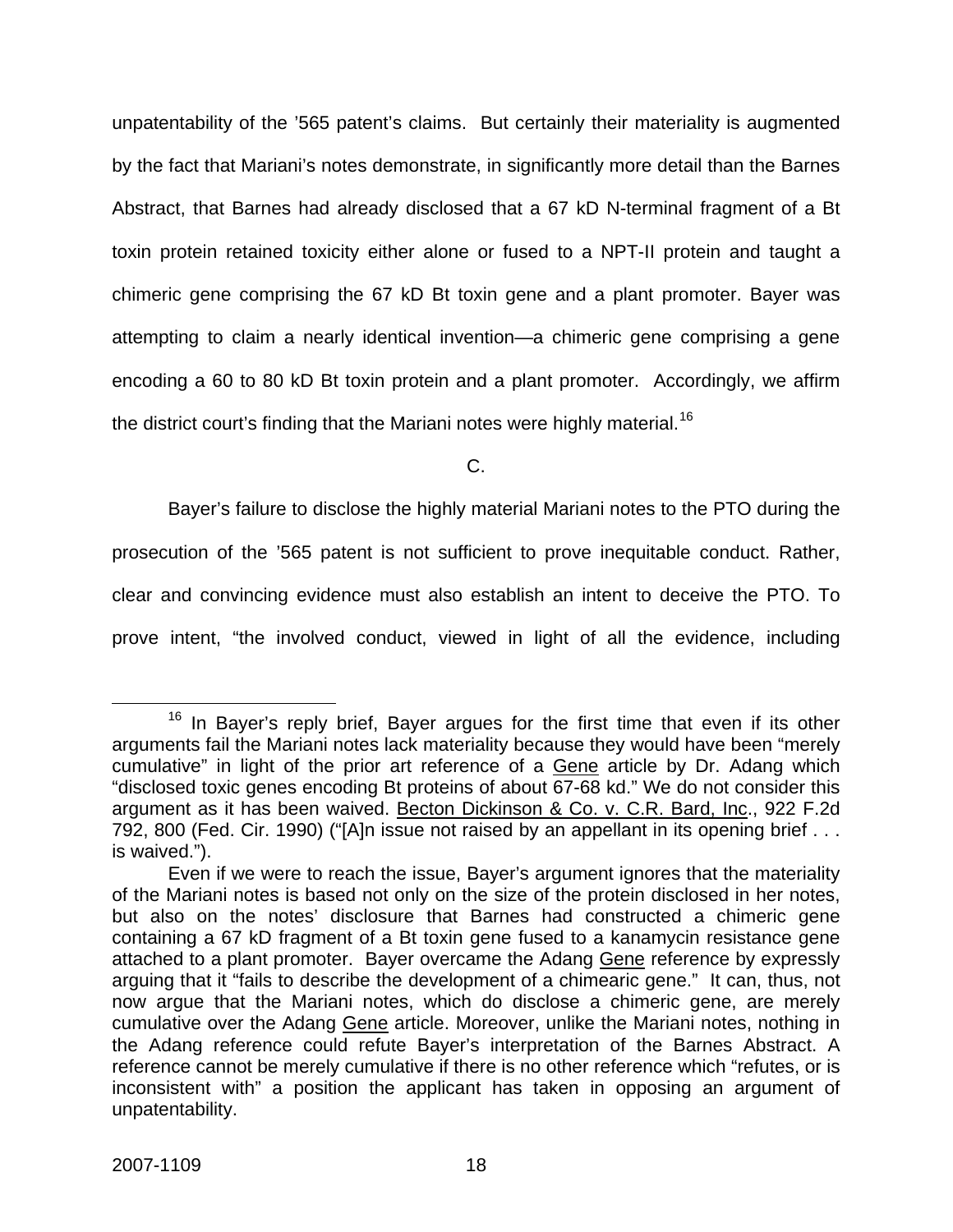evidence of good faith, must indicate sufficient culpability to require a finding of intent to deceive." Digital Control Inc., 437 F.3d at 1319 (quoting Paragon Podiatry Lab., Inc. v. KLM Labs., Inc., 984 F.2d 1182, 1189 (Fed. Cir. 1993))*.* Direct evidence of intent to deceive is not necessary, but may be inferred from the surrounding circumstances. Critikon, Inc. v. Becton Dickinson Vascular Access, 120 F.3d 1253, 1256 (Fed. Cir. 1997). We have held that absent a credible reason for withholding the information, "[i]ntent may be inferred where a patent applicant knew, or should have known, that withheld information would be material to the PTO's consideration of the patent application." Id.; see also Bruno Indep. Living Aids, 394 F.3d at 1354 (holding that an "inference of deceptive intent may fairly be drawn in the absence" of a "credible explanation for the non-disclosure"); cf. Dayco Prods., 329 F.3d at 1367 ("Intent to deceive cannot be inferred simply from the decision to withhold the reference where the reasons given for the withholding are plausible.").

The district court did not clearly err in finding that Bayer's "attempts to establish subjective good faith sufficient to overcome the intent to mislead [were] not persuasive" and concluding that Meulemanns intentionally withheld the material Mariani notes with the intent to deceive the PTO. Monsanto II, slip op. at 97-98. Meulemanns himself admitted that he was aware of the notes during the prosecution of the '565 patent, that he had discussed the content of the notes with Mariani, and that the notes would have been important to the Examiner if the notes contained reliable information. The only explanation that Meulemanns or Bayer provided for failing to disclose the information contained in the notes was that the notes were not decipherable standing alone and that when Meulemanns discussed the notes with Mariani, Mariani had been unable to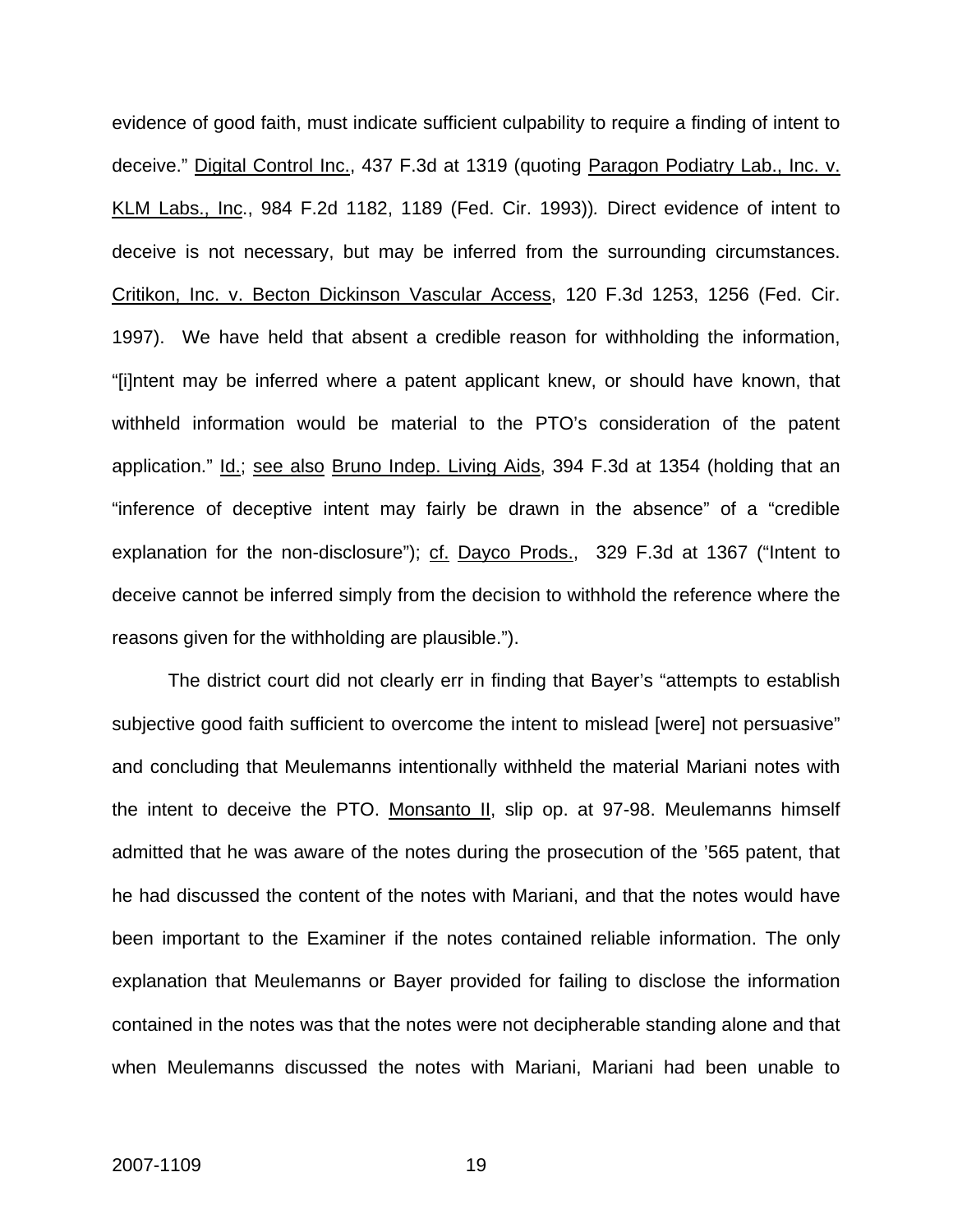remember "anything" about them. The district court, however, found this explanation to lack credibility, particularly in light of Mariani's ability to testify with clarity and detail about the contents of the notes during her deposition. We find nothing clearly erroneous in the court's credibility finding. See First Interstate Bank of Billings v. United States, 61 F.3d 876, 882 (Fed. Cir. 1995) ("[C]redibility determinations by the trial judge 'can virtually never be clear error.'" (quoting Anderson v. City of Bessemer, 470 U.S. 564, 575 (1985))); JVW Enters. v. Interact Accessories, Inc., 424 F.3d 1324, 1334 (Fed. Cir. 2005). And absent a credible reason for Meulemanns to have not understood the content of Mariani's notes after having discussed them with Mariani, the district court did not clearly err in inferring the requisite intent. See Bruno Indep. Living Aids, 394 F.3d at 1354. Intent is easily inferred when, as here, an applicant makes arguments to the PTO that it knows, or obviously should have known, are false in light of information not before the examiner, and the applicant knowingly withholds that additional information. See Cargill, Inc. v. Canbra Foods, Ltd., 476 F.3d 1359, 1368 (Fed. Cir. 2007) (holding that an applicant's argument that the information was withheld in "'good faith' does not negate an intent to manipulate the evidence" when "an applicant knows or obviously should know that information would be material to the examiner").

Having found without clear error that Bayer intentionally withheld material information when it failed to disclose the Mariani notes despite taking a position at the PTO that was refuted by the information contained in the notes, the district court had discretion to hold the '565 patent unenforceable for inequitable conduct. See Hoffmann-La Roche, Inc. v. Promega Corp., 323 F.3d 1354, 1359 (Fed. Cir. 2003). As Bayer does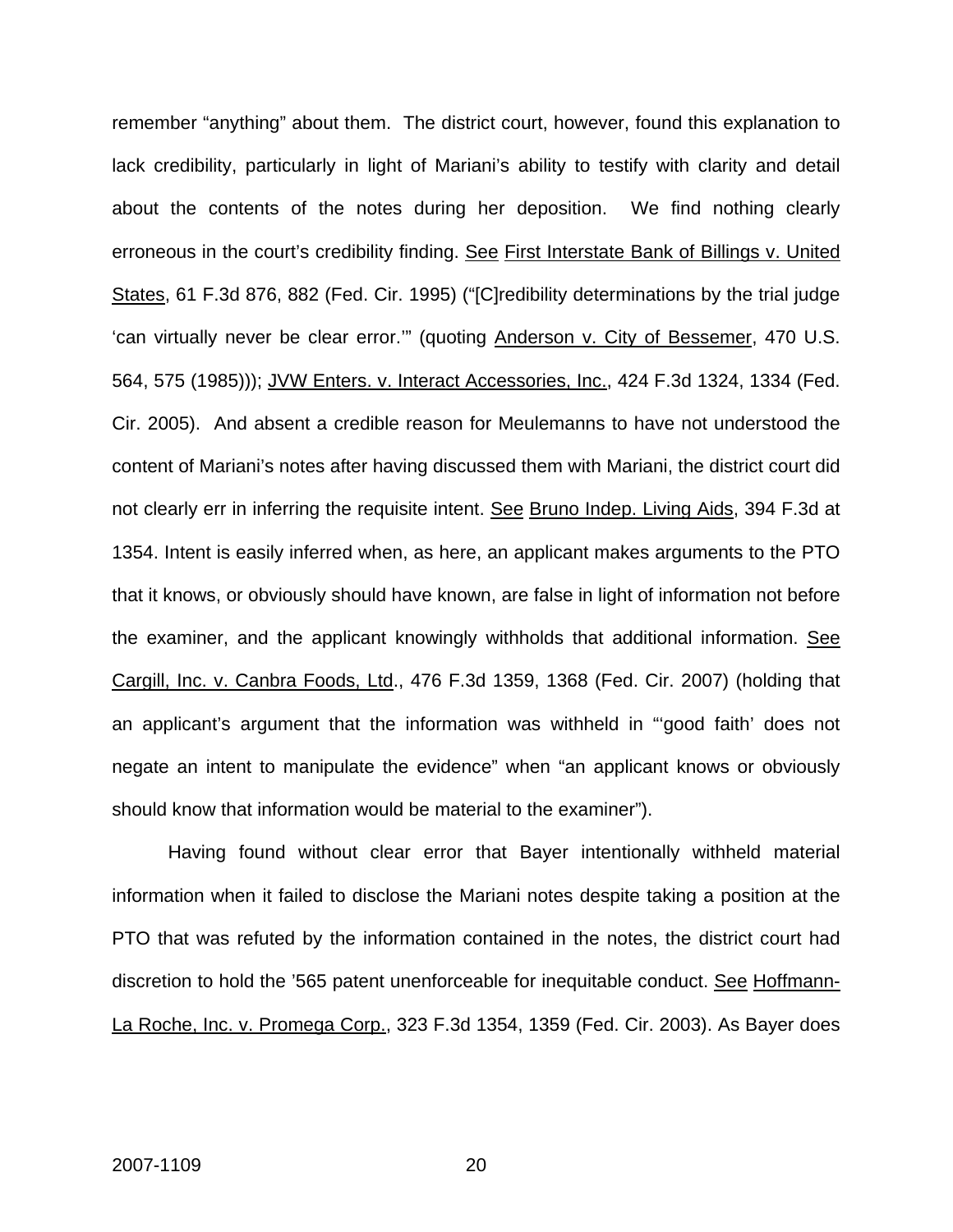not challenge this discretionary decision, we affirm the district court's holding that the '565 patent is unenforceable for inequitable conduct.

Because the failure to disclose the information in the Mariani notes was alone sufficient to support holding the '565 patent unenforceable, we need not consider whether the statement Bayer made during the prosecution of the patent that its invention had solved the problem of unpredictability of expression of Bt toxins in plants also amounted to inequitable conduct.

III.

The district court also concluded that the '799, '372 and '546 patents were unenforceable for inequitable conduct. Bayer argues on appeal that the district court did not have jurisdiction to hold these three patents unenforceable. We review questions of jurisdiction de novo. See, e.g., Pennington Seed, Inc. v. Produce Exch. No. 299, 457 F.3d 1334, 1338 (Fed. Cir. 2006).

Although Monsanto initially sought a declaratory judgment that four Bayer patents were infringed, Bayer subsequently dismissed with prejudice its infringement claims under the '799, '372, and '546 patents and filed a Statement of Non-Liability, covenanting not to sue Monsanto for past, present, or future infringement of these patents. Even if filing such a covenant may divest the court of jurisdiction over a declaratory judgment action regarding these patents, see Amana Refrigeration, Inc. v. Quadlux, Inc., 172 F.3d 852, 855 (Fed. Cir. 1999); Fort James Corp. v. Solo Cup Corp., 412 F.3d 1340 (Fed. Cir. 2005), under our precedent the district court retained independent jurisdiction over Monsanto's request for attorney fees under 35 U.S.C. § 285. As this court recently explained: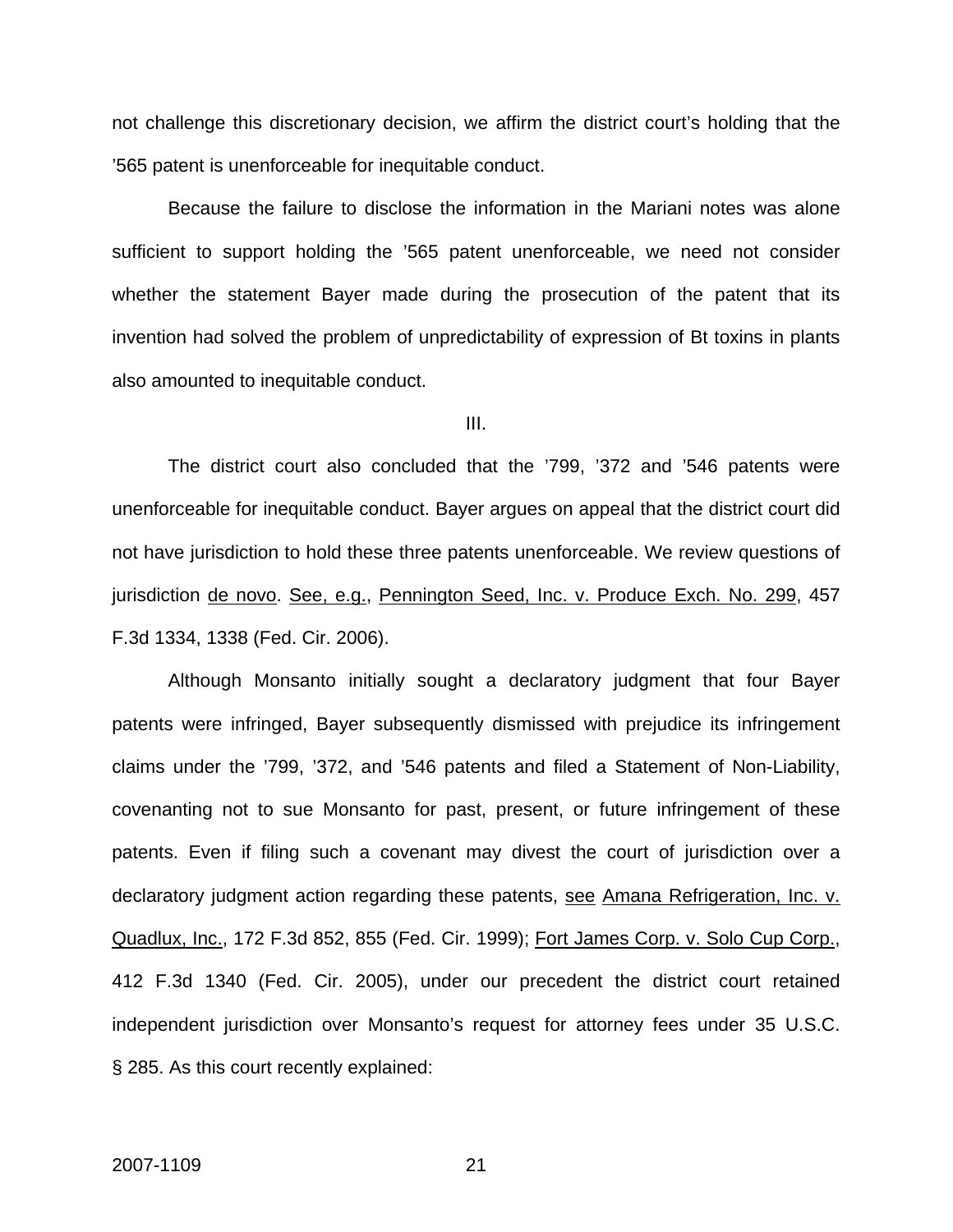While the covenant [not to sue for infringement] may have eliminated the case or controversy pled in the patent-related counterclaims and deprived the district court of Article III jurisdiction with respect to those counterclaims, the covenant does not deprive the district court of jurisdiction to determine the disposition of . . . the request for attorney fees under 35 U.S.C. § 285.

Highway Equip. Co. v. FECO, Ltd., 469 F.3d 1027, 1033 n.1 (Fed. Cir. 2006) (internal citation omitted); see also H.R. Techs., Inc. v. Astechnologies, Inc., 275 F.3d 1378, 1385 (Fed. Cir. 2002).

 The parties do not dispute that the district court's jurisdiction to rule on attorney fees encompassed the jurisdiction to make findings of inequitable conduct regarding all four patents. See Brasseler, U.S.A. I, L.P. v. Stryker Sales Corp., 267 F.3d 1370, 1380 (Fed. Cir. 2001) ("A district court may award reasonable attorney fees to the prevailing party in a patent infringement case where the conduct of a party is deemed to be 'exceptional.' . . . . The prevailing party may prove the existence of an exceptional case by showing: inequitable conduct before the PTO  $\dots$ ." (quoting 35 U.S.C. § 285)).<sup>[17](#page-22-0)</sup> The district court's holding that the '799, '372, and '546 patents are unenforceable stemmed directly from its inequitable conduct findings. See Monsanto II, slip op. at 95 ("The Court . . . finds by clear and convincing evidence that the equities warrant a conclusion that . . . Bayer committed inequitable conduct. . . . The '799 patent, the '372 patent, and the '546 patent are accordingly unenforceable."). The question facing this court is, thus, whether a district court's jurisdiction under § 285 to determine whether there was inequitable conduct in the prosecution of patents that are otherwise no longer in suit

<span id="page-22-0"></span> $17$  Inequitable conduct regarding the three withdrawn patents was relevant to the question of attorney's fees because Monsanto's request for attorney's fees included fees accumulated before the three patents had been withdrawn.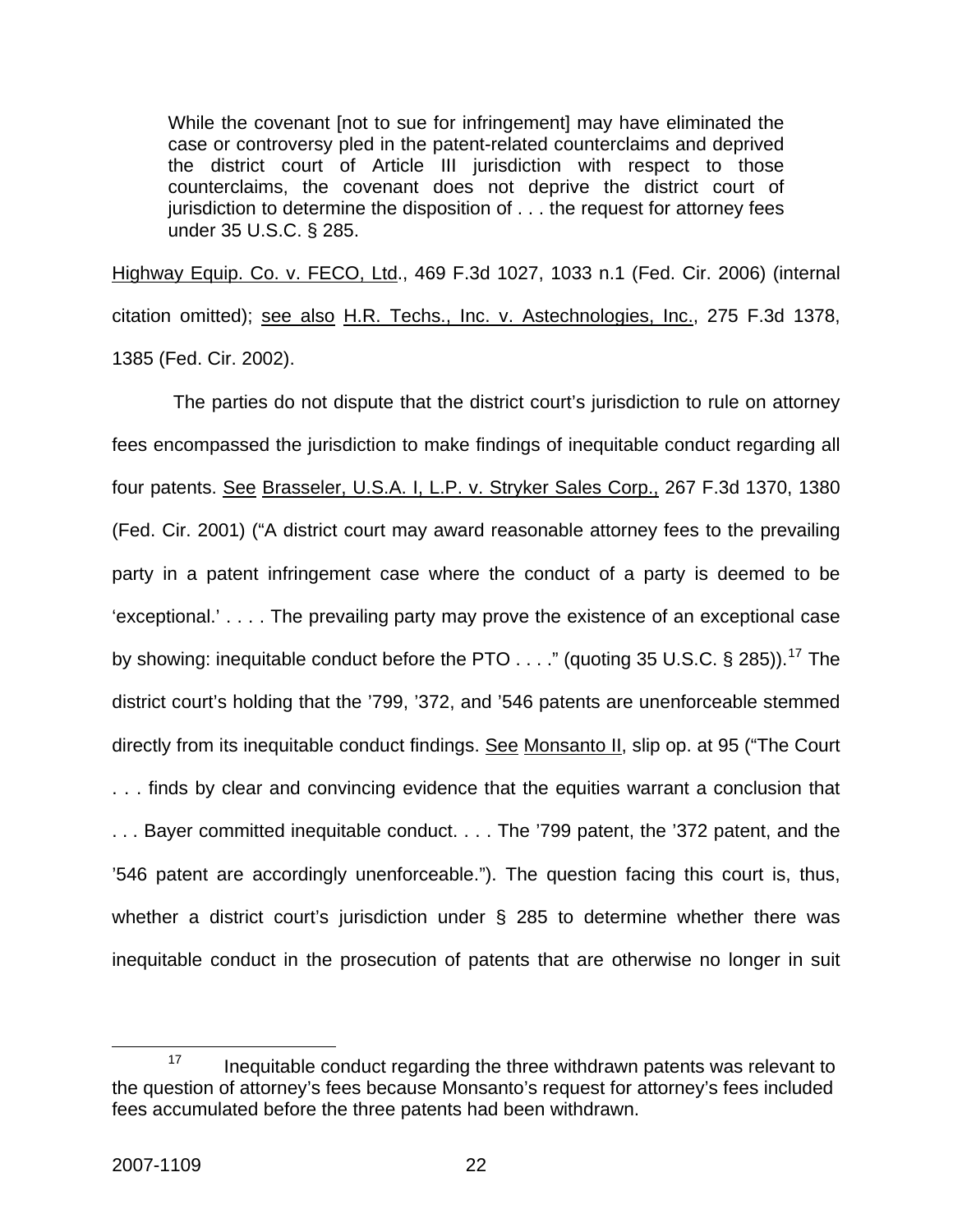confers on that court the jurisdiction to hold such patents unenforceable for inequitable conduct. We hold that it does.

A district court has no discretion to decide whether a patent is unenforceable once it enters a finding of inequitable conduct. To the contrary, this court has long held that the unenforceability of a patent follows automatically once a patent is found to have been obtained via inequitable conduct. Kingsdown Medical Consultants, Ltd. v. Hollister Inc., 863 F.2d 867, 877 (Fed. Cir. 1988) (en banc in pertinent part) ("When a court has finally determined that inequitable conduct occurred in relation to one or more claims during prosecution of the patent application, the entire patent is rendered unenforceable." (emphasis added)); see also J.P. Stevens & Co. v. Lex Tex, Ltd., 747 F.2d 1553, 1560 (Fed. Cir. 1984) ("If the court reaches th[e] conclusion [that there was inequitable conduct], it must hold that the patent claims at issue are unenforceable."). Any distinction between the two findings is merely semantic. As a result, jurisdiction to decide whether a patent was obtained through inequitable conduct necessarily includes the jurisdiction to declare a patent unenforceable as a result of that inequitable conduct.

In an opinion issued after the briefs were filed in the instant case but prior to oral argument, this court explicitly held that a district court has the power to declare patents that are no longer in suit unenforceable for inequitable conduct. Nilssen v. Osram Sylvania, Inc., 504 F.3d 1223 (Fed. Cir. 2007). In Nilssen, the plaintiff had originally alleged that the defendant infringed fifteen patents related to electrical lighting products but withdrew four of the patents shortly before trial. The district court nevertheless held the four withdrawn patents unenforceable for inequitable conduct in the process of determining whether the patents which remained in the suit were unenforceable for